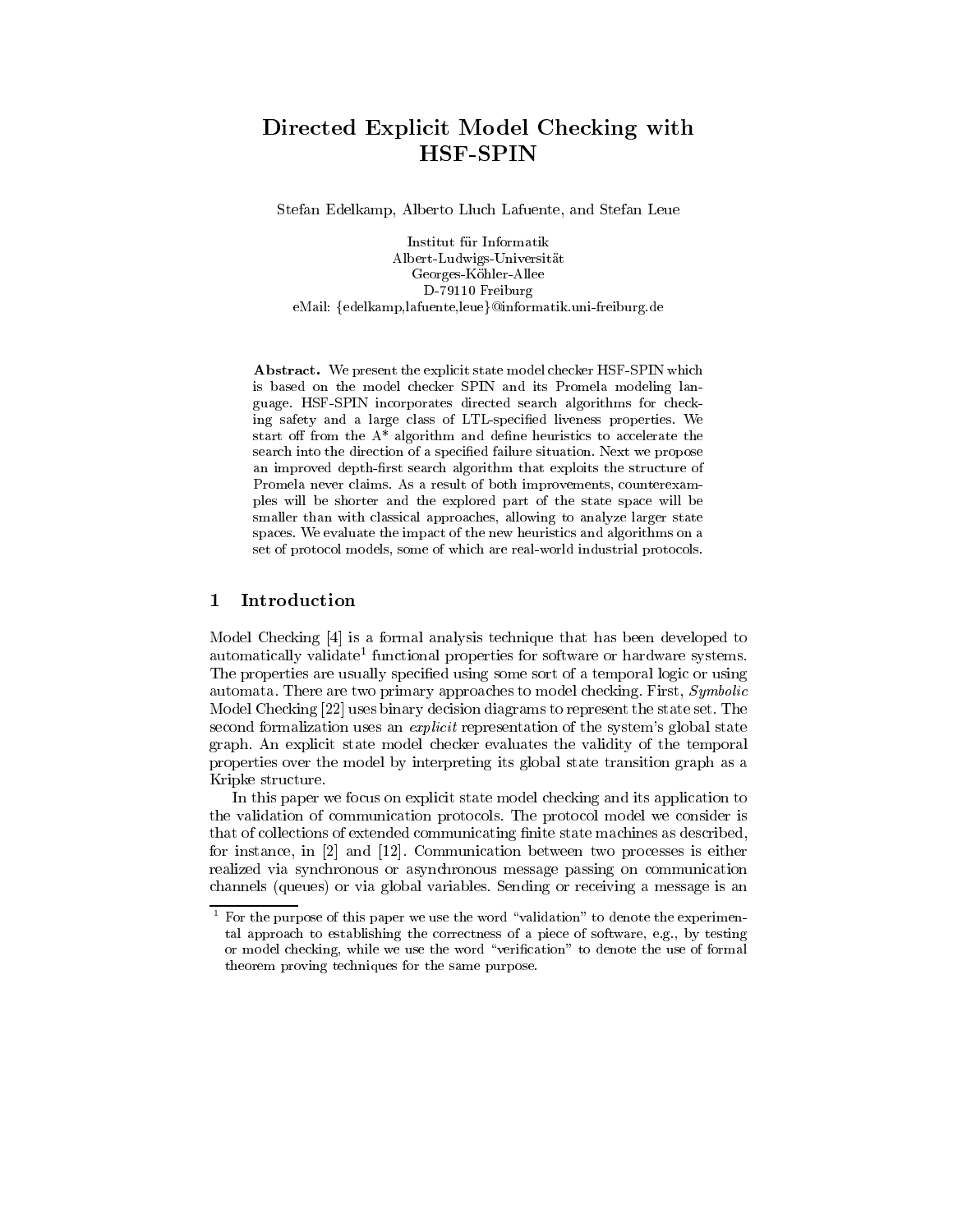event that causes a state transition. The system's global state space is generated by the asynchronous cross product of the individual communicating finite state machines (CFSMs). For the description of the state machine model we use the language Promela [17], and for the validation of Promela models we use the model checker SPIN<sup>2</sup> [16].

The use of model checking in system design has the great advantage over the use of deductive formal verification techniques that once the requirements are specied and the model has been programmed, model checking validation can be implemented as a push-button process that either yields a positive result, or returns an error trail. Two primary strategies for the use of model checking in the system design process can be observed.

- ${ \hbox{ Complete validation}}$  is used to certify the quality of the product or design model by establishing its absolute correctness. However, due to the large size of the search space for realistic systems it is hardly ever possible to explore the full state space in order to decide about the correctness of the system. In these cases, it either takes too long to explore all states in order to give an answer within a useful time span, or the size of the state space is too large to store it within the bounds of available main memory.
- The second strategy, which also appears to the more commonly one used, is to employ the model checker as a *debugging aid* to find residual design and code faults. In this setting, one uses the model checker as a search tool for finding violations of desired properties. Since complete validation is not intended, it suffices to use hashing-based partial exploration methods that allow for covering a much larger portion of the system's state space than if complete exploration is needed.

When pursuing debugging, there are some more objectives that need to be addressed. First, it is desirable to make sure that the length of a search until a property violation is found is short, so that error trails are easy to interpret. Second, it is desirable to guide the search process to quickly find a property violation so that the number of explored states is small, which means that larger systems can be debugged this way. To support these objectives we present an approach to Directed Model Checking in our paper.

Our model-checker HSF-SPIN extends the SPIN framework with various heuristic search algorithms to support directed model checking. Experimental results show that in many cases the number of expanded nodes and the length of the counter-examples are signicantly reduced. HSF-SPIN has been applied to the detection of deadlocks, invariant and assertion violations, and to the validation of LTL properties. In most instances the estimates used in the search are derived from the properties to be validated, but HSF-SPIN also allows some designer intervention so that targets for the state space search can be specied explicitly in the Promela code.

In particular, we propose an improvement of the depth-first search algorithm that exploits the structure of never claims. For a broad subset of the specication patterns described in [8], such as Response and Absence, the new algorithm performs less transitions during state space search and finds shorter counterexam-

<sup>2</sup> Available from http://netlib.bell-labs.com/netlib/spin.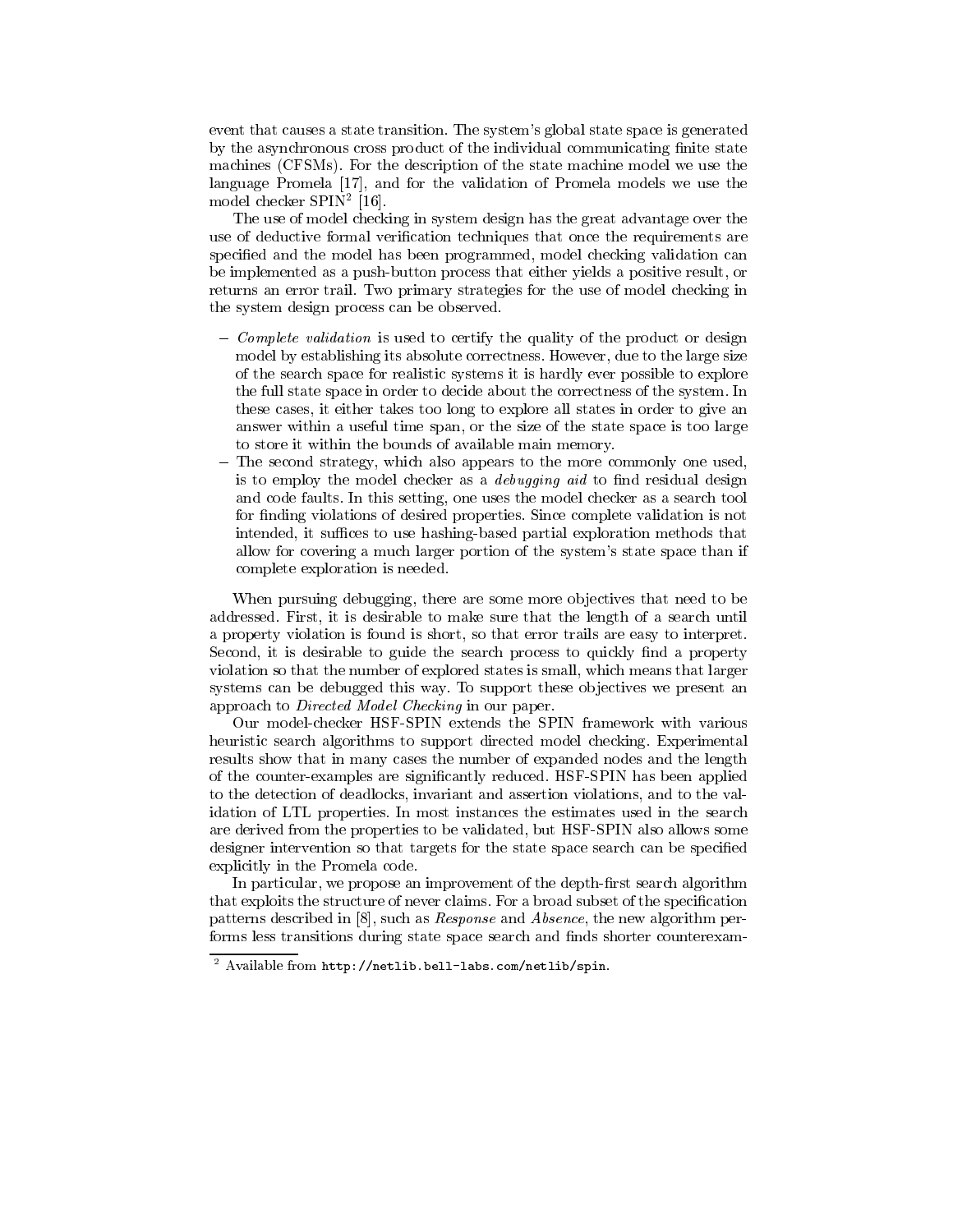ples than with the classical nested-depth first search. Given the Promela Never Claim A of the LTL-formula, the necessary static analysis can be performed in linear time with respect to the number of states in A. Automatically inferring the heuristic estimate by analyzing the specied formula for the failure turns out to support the more general setting as well. We improve the heuristic estimate by taking the structure of the temporal property into account.

Related Work. In earlier work work on the use of directed search in model checking the authors apply best-first exploration to protocol validation  $[21]$ . They are interested in typical safety properties of protocols, namely unspecified reception, absence of deadlock and absence of channel overflow. In the heuristics they therefore use an estimate determined by identifying to send and receive operations. In the analysis of the X.21 protocol they obtained savings in the number of expansion steps of about a factor of 30 in comparison with a typical depth first search strategy. We have incorporated this strategy in HSF-SPIN. However, the approach in [21] is limited to the detection of deadlocks, channel overflows and unspecified reception in protocols with asynchronous communication. The approach in this paper is more general and handles a larger range of errors and communication types. We propose the use of various search strategies. Also, communication types. We propose the use of various search strategies. Also, while the labelings used in  $[21]$  are merely stochastic measures that will not yield optimal solutions the heuristics we propose are lower bound estimators and hence allow us to find optimal solutions. The authors of [28] use BDDbased symbolic search with the Mur $\phi$  validation tool [28]. The best first search procedure incorporates symbolic information based on the Hamming distance between two states. This work has been improved in [26], where a BDD-based version of the  $A^*$  algorithm [11] for the  $\mu$ cke model checker [1] is presented. The algorithm outperforms symbolic breadth-first search exploration for two scalable hardware circuits. The heuristic is determined in a static analysis prior to the search taking the actual circuit layout and the failure formula into account.

In our paper we will use a number of protocols as benchmarks. These include Lynch's protocol, the alternating bit protocol, Barlett's protocol, an erroneous solution for mutual exclusion (mutex), the optical telegraph protocol  $[17]$ , an elevator model<sup>4</sup> , a deadlock solution to Dijkstra's dining philosopher problem, and a model of a concurrent program that solves the stable marriage problem [23]. Real-World examples that we use include the Basic Call processing protocol [24], a model of a relay circuit [27], the Group Address Registration Protocol GARP [25], the CORBA GIOP protocol [18], and the telephony model  $P \cup I \supseteq |I \cup I|$ .

Precursory Work. The precursor [10] to this paper considers safety property analysis for simple protocols. In the current paper we extend on this work by re fining the safety heuristics, by providing an approach to validating LTL-specified safety properties, and by experimenting with a larger set of protocols.

<sup>4</sup> Available from

<sup>3</sup> Available from http://netlib.bell-labs.com/netlib/spin

http://www.inf.ethz.ch/personal/biere/teaching/mctools/elsim.html

<sup>5</sup> The Promela sources and further information about these models can be obtained from http://www.informatik.uni-freiburg.de/~lafuente/models/models.html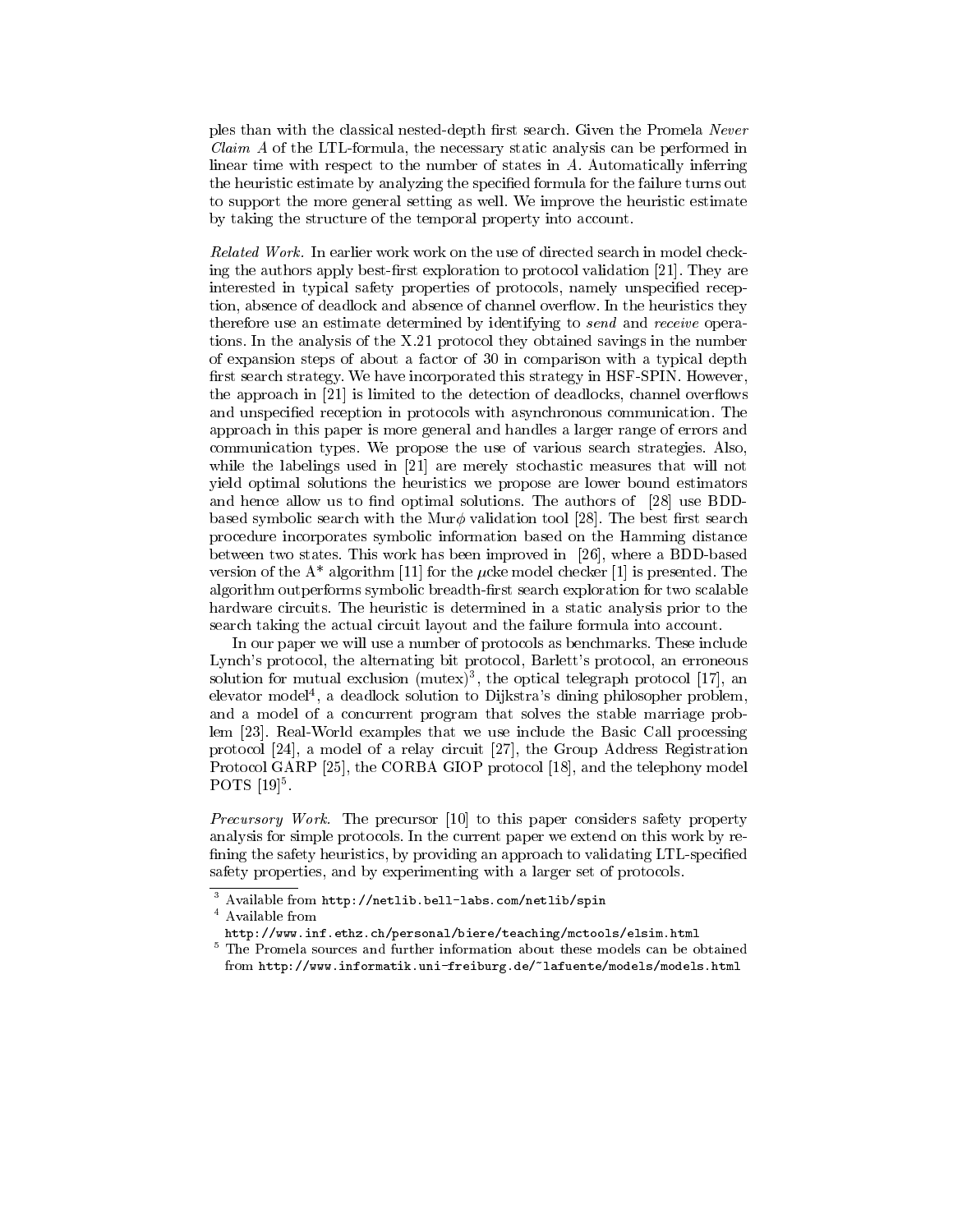Structure of Paper. In Section 2 we review automata-based model checking. Section 3 discusses the analysis of safety properties in directed model checking and describes the use of the  $A^*$  algorithm for this purpose. In Section 4 we discuss liveness property analysis. We present approaches to improved search strategies for validation of LTL properties. In Section 5 we discuss how to devise informative heuristic estimates in communication protocols. The new protocol validator HSF-SPIN is presented in Section 6. Experimental results of applying HSF-SPIN to various protocol examples are discussed in Section 7. We conclude in Section 8.

#### 2 Automata-Based Model Checking

In this Section we review the automata theoretic framework for explicit state model checking. Since we model infinite behaviors the appropriate formalization for words on the alphabet of transitions sequences are Buchi-Automata. They inherit the structure of finite state automata but with a different acceptance condition. A run (infinite path) in a Büchi-Automaton is accepting if the set of states that appear infinitely often in the run has a non-empty intersection with the set of accepting states. The language  $L(\mathcal{A})$  of a Büchi-Automaton  $\mathcal A$  consists of all runs that are accepting. The expressive power of Buchi-Automata includes LTL.

Formally, LTL specification  $F(M)$  according to a Kripke Model M are defined as follows: All predicates a are in  $F(M)$  and if f and g are in  $F(M)$ , so are  $\neg f, f \lor g, f \land g, X \nightharpoondown f, G \nightharpoondown f, g \lor g$ . In LTL, temporal modalities are expressed through the operators  $\Box$  for globally (G) and  $\diamond$  for eventually (F).

In automata-based Model Checking we we construct the Büchi-Automaton A and the automaton  $\beta$  that represents the system  $M$ . A is sometimes obtained by translating an LTL formula into a Büchi Automaton. While this translation is exponential in the size of the formula, typical property specifications result in small LTL formulae so that this complexity is not a practical problem. The system B satisfies A when  $L(\mathcal{B}) \subseteq L(\mathcal{A})$ . This is equivalent to  $L(\mathcal{B}) \cap L(\mathcal{A}) =$  $\emptyset$ , where  $L(\mathcal{A})$  denotes the complement of  $L(\mathcal{A})$ . Note that Büchi-Automata are closed under complementation. In practice,  $L(\mathcal{A})$  can be computed more efficiently by deriving a Büchi-Automaton from the negated formula. Therefore, in the SPIN validation tool LTL formulae are first negated, and then translated into a Never Claim (automaton) that represent the negated formula. As an example we consider the commonly used response property which states that whenever a certain request event  $p$  occurs a response event  $q$  will eventually occur. Response properties are specified in LTL as  $\Box(p \rightarrow \Diamond q)$  and the negation is  $\Diamond (p \land \Box \neg q)$ . The Büchi-Automaton and the corresponding Promela Never-Claim for the negated response property are illustrated in Figure 6.

The emptiness of  $L(\mathcal{B}) \cap L(\mathcal{A})$  is determined using an on-the-fly algorithm based on the synchronous product of  $A$  and  $B$ : Assume that  $A$  is in state s and  $D$  is in state t.  $D$  can perform a transition out of t if  $A$  has a successor state  $s$  of  $s$  such that the label of the edge from  $s$  to  $s$  -represents a proposition satisfied in  $\,$ t. A run of the synchronous product is accepting if it contains a cycle through at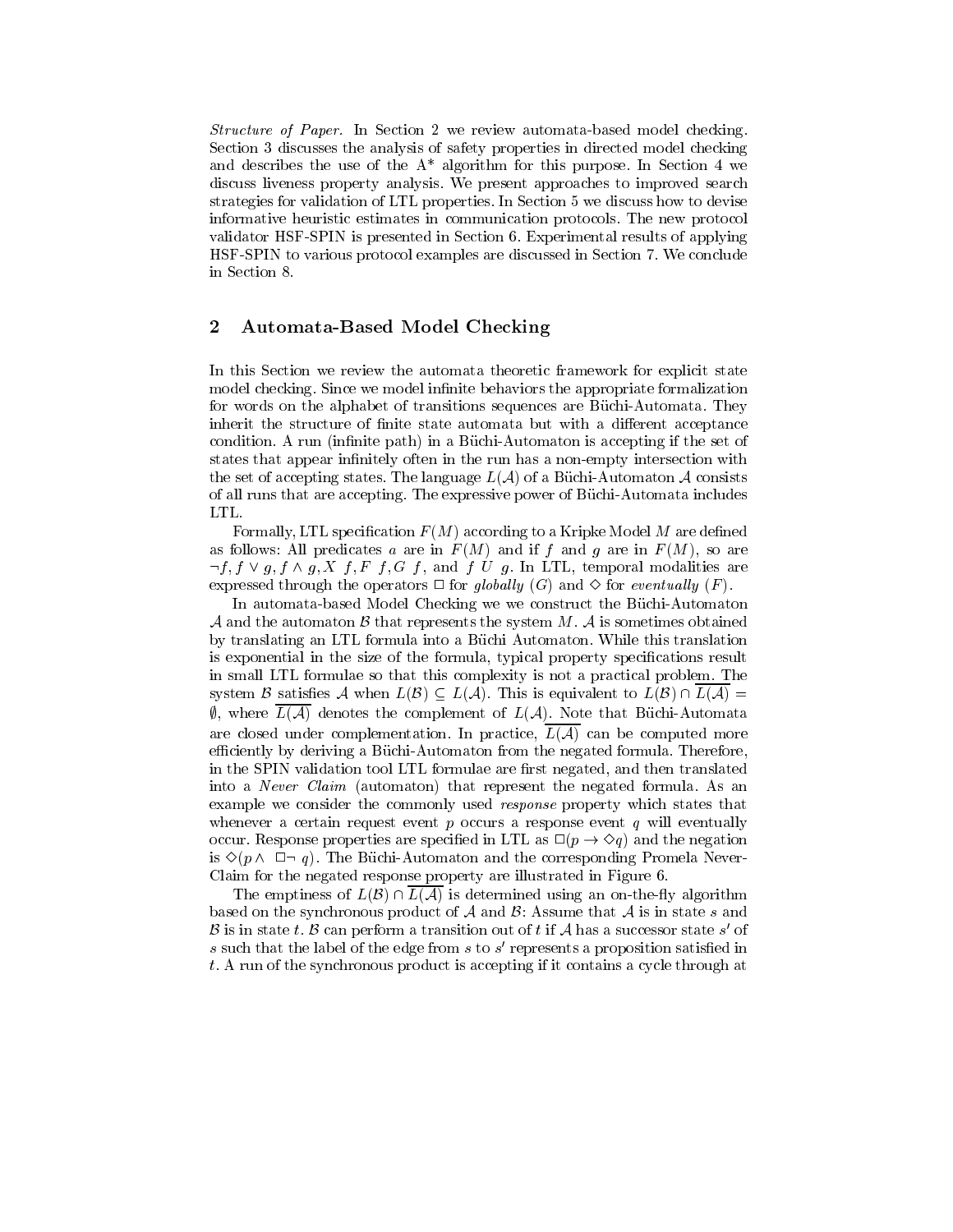

Fig. 1. Büchi-Automaton for response property (left) and for its negation (right).

least one accepting state of A.  $L(\mathcal{B}) \cap \overline{L(\mathcal{A})}$  is empty if the synchronous product does not have an accepting run.

We use the standard distinction of safety and liveness properties. Safety properties refer to states, whereas liveness properties refer to paths in the state transition diagram. Safety properties can be validated through a simple depth first search on the system's state space, while liveness properties require a twofold nested depth-first search. When property violations are detected, the model checker will return a witness (counterexample) which consists of a trace of events or states encountered.

#### 3 3 Searching for Safety Property Violations

The detection of a safety error consists of finding a state in which some property is violated. Typically, the algorithms used for this purpose are depth-first and breadth-first searches. Depth-first search is memory efficient, but not very fast in finding target states. We describe how heuristic search algorithms can be used instead in order to accelerate the exploration.

Heuristic search algorithms take additional search information in form of a evaluation function into account that returns a number purporting to describe the desirability of expanding a node. When the nodes are ordered so that the one with the best evaluation is expanded first and if the evaluation function estimates the cost of the cheapest path from the current state to a desired one, the resulting greedy best-first search (BF) often finds solutions fast. However, it may suffer from the same defects as depth-first search  $-$  it is not optimal and may be stuck in dead-ends or local minima.

Breadth-first search (BFS), on the other hand, is complete and optimal but very inefficient. Therefore,  $A^*$  [13] combines both approaches for a new evaluation function by summing the generating path length  $q(u)$  and the estimated cost of the cheapest path  $h(u)$  to the goal yielding the estimated cost  $f(u) = g(u) + h(u)$  of the cheapest solution through u. If  $h(u)$  is a lower bound then  $A^*$  is optimal. Table 1 depicts the implementation of  $A^*$  to search safety violations, where  $g(u)$  is the length of the traversed path to u and  $h(u)$  is the estimate from u to a failure state.

Similar to Dijkstra's single source shortest path exploration [7], starting with the initial state,  $A^*$  extracts states from the priority queue Open until a failure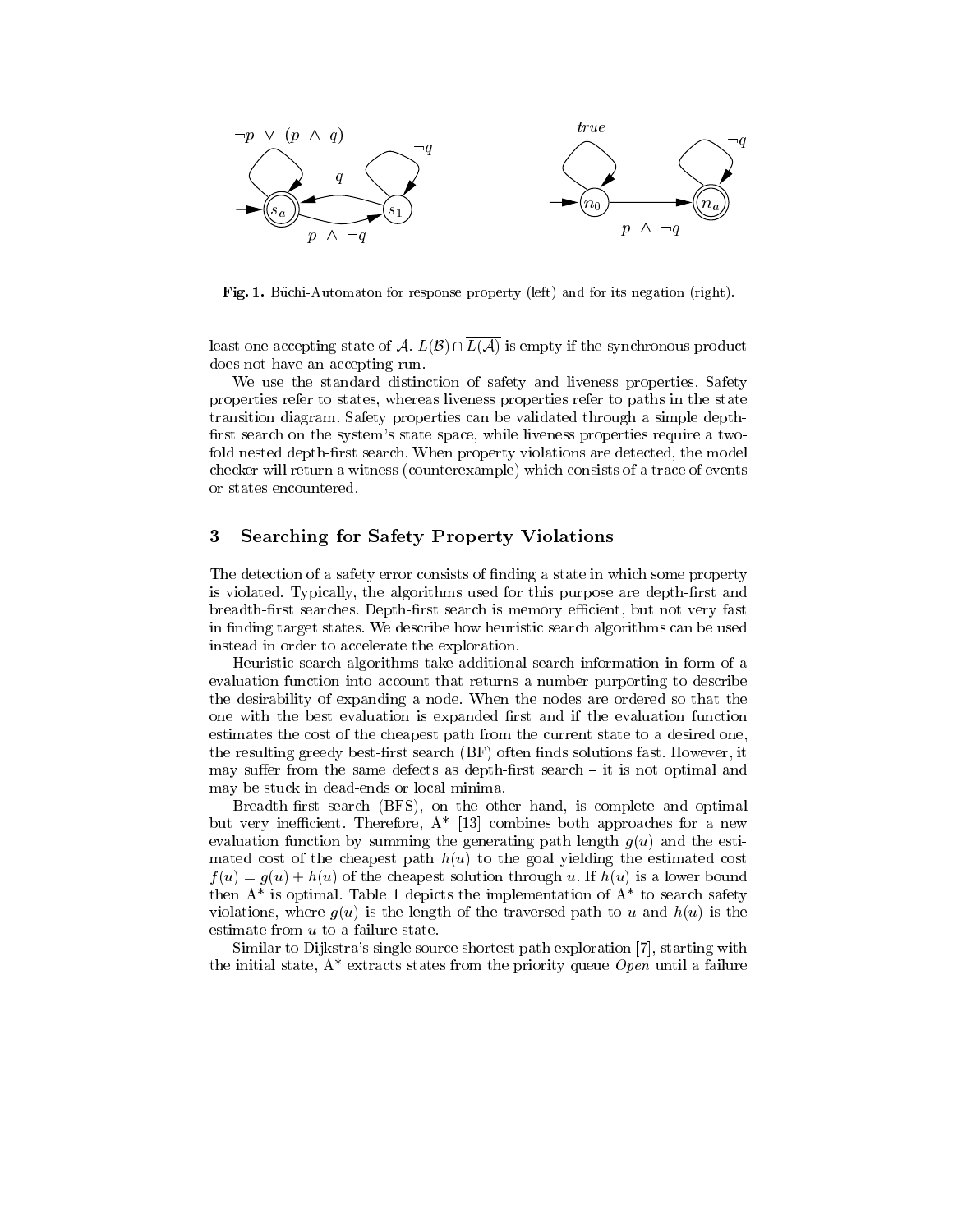```
\mathbf{A}^*(s)Open \leftarrow \{(s, h(s))\}; Closed \leftarrow \{\}while (\text{Open} \neq \emptyset)u \leftarrow Deletemin(Open); Insert (Closed,u)
     if (failure(u)) exit Safety Property Violated
     for all v in \Gamma(u)f(v) \leftarrow f(u) + 1 + h(v) - h(u)if (Search(Open, v))if (t | v) < f(v))
             DecreaseKey (Open, (v, f'(v)))
        else if (S\acute{e}arch(Closed, v))if (t | v) < f(v))
             Delete(Closed, v); Insert(Open, (v, f'(v))else Insert(Open,(v,f'(v))
```
Table 1. The A\* Algorithm Searching for Violations of Safety Properties.

state is found. In a uniform-cost graph with integral lower-bound estimate the  $f$ values are integer and bounded by a constant, such that the states can be kept in doubly-linked lists stored in buckets according to their priorities [6]. Therefore, given a node reference Insert and Delete can be executed in constant time while the operation *DeleteMin* increases the bucket index for the next node to be expanded. If the differences of the priorities of successive nodes are bounded by a constant, DeleteMin runs in  $O(1)$ . Nodes that have already been expanded might be encountered on a shorter path. Contrary to Dijkstra's algorithm,  $A^*$ deals with them by possibly re-inserting nodes from the set of already expanded nodes into the set of priority queue nodes (re-opening).

Figure 2 depicts the impact of heuristic search in a grid graph with all edge costs being 1. If  $h \equiv 0$ , A<sup>\*</sup> reduces to Dijkstra's algorithm, which in case of uniform graphs further collapses to BFS. Therefore, starting with s all nodes shown are added to the (priority) queue until the goal node  $t$  is expanded. If we use  $h(u)$  as the Euclidean distance  $||u - t||_2$  to state t, then only the nodes in the hatched region are ever removed from the priority queue.

Weighting scales the influence of the heuristic estimate such that the combined merit function  $f$  of the generating path length  $g$  and the heuristic estimate h is given by  $f(u) = \alpha q(u) + (1 - \alpha)h(u)$  for all states u and  $\alpha \in [0, 1]$ . In case  $\alpha$  < 0.5, optimality of the search algorithms is affected, for  $\alpha = 0$  we exhibit BF, and for  $\alpha = 1$  we simulate BFS.

## 4 Searching for Liveness Property Violations

#### 4.1 Nested-Depth-First Search

Liveness properties refer to paths of the state transition graph and the detection of liveness property violations entails searching for cycles in the state graph.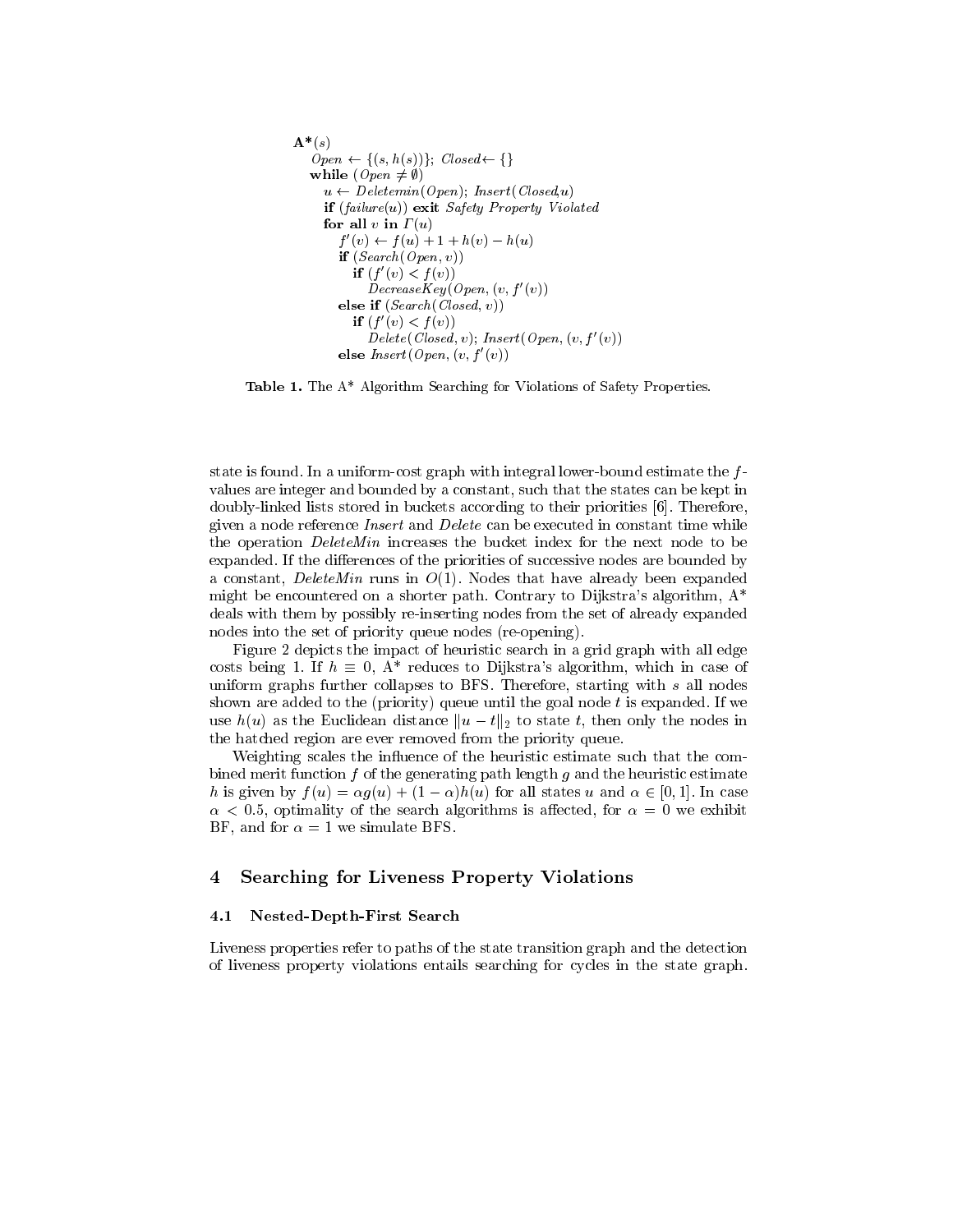

Fig. 2. The Effect of Heuristic Search in a Grid Graph.

This is typically achieved by a nested depth-first search (Nested-DFS) that can be implemented with two stacks as shown in Figure 3 (cf. [4]).

```
Nested-DFS(s)hash(s)for all successors s of s do
      if s not in the hash table then in ested-\mathbf{D} \mathbf{F} \mathbf{S}(s)if accept(s) then Detect-Cycle(s)\textbf{Detect-Cycle}(s)flag(s)for all successors s of s do
      if s
0 on Nested-DFS -Stack then exit LTL-Property violated
      else if s not hagged then Detect-Cycle(s)
```
Fig. 3. Nested-Depth-First-Search

One feature of this algorithm is that a state, once  $flagged$  will not be considered further on. For the correctness of the algorithm the post-order traversal of the search tree is crucial, such that the secondary depth-first traversal only encounters nodes that have already been visited in the main search routine. Therefore in the application of heuristic methods for the first traversal of Nested-DFS, we are restricted to move ordering techniques: using a heuristic function for establishing the order in which the successors of a state will be explored. However, the second search can be improved by directed cycle detection search. Since we are aiming for those states in the first stack we can use heuristics to perform a directed search for the cycle-closing states. The disadvantage of a pre-ordered nested search approach (search the acceptance state in the Never-Claim and, once encountered, search for a cycle) is its quadratic worst-case time and linear memory overhead, since the second search has to be invoked with a newly initialized visited list. To address this drawback we developed a single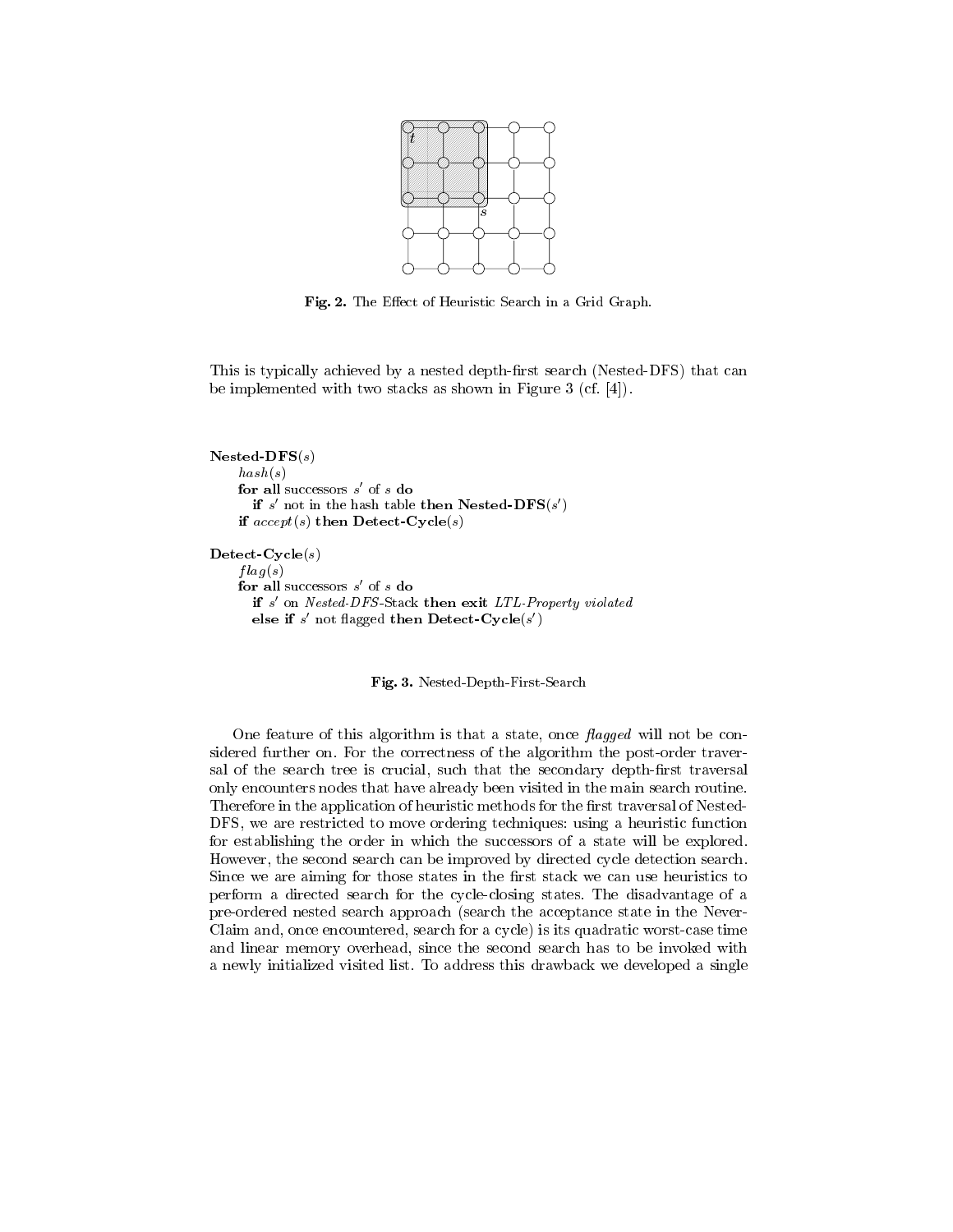pass DFS algorithm which will be applicable to a large set of practical property specifications. It will be described in the sequel of this Section.

#### 4.2 Classication of Never Claims

Strongly connected components (SCC) partition a directed graph into groups such that there is no cycle combining two components. A subset of nodes in a directed graph is strongly connected if for all nodes  $u$  and  $v$  there is a path from u to v and a path from v to u;  $SCCs$  are maximal in this sense.  $SCCs$  can be computed in linear time [5]. In the Never-Claim of the example in Figure 6 we find two strongly connected components: the first is formed by  $n_0$  and the second by  $n_a$ . Furthermore, there is no path from the second SCC to the first. Therefore, accepting cycles in the Never-Claim exist only in the second SCC. Accepting cycles in the synchronous product automaton are composed of states in which the Never-Claim is always in state natural  $\omega$ . A cycle is found  $\omega$ if a state is encounterd on the stack. Moreover, if the local state of the never claim in the found global state belongs to the first SCC, the established cycle is not accepting, and if it belongs to the second SCC it is an accepting one.

In order to generalize the observation suppose that we have pre-computed all SCCs of a given Never-Claim. Due to the synchronicity of the product of the model automaton and the Never-Claim a cycle in the synchronous product is generated by a cycle in exactly one SCC. Moreover, if the cycle is accepting, so is the corresponding cycle in the SCC of the never claim. Suppose that each SCC is either composed only by non-accepting states or only by accepting ones. Then global accepting cycles only contain accepting states, while non-accepting cycles only contain non-accepting states. Therefore, a single depth-first search can be used to detect accepting cycles: if a state s is found in the stack, then the established cycle is accepting if and only if s itself is accepting.

The restriction on the SCC structure can be relaxed according to the fol-The restriction on the SCC structure can be relaxed according to the following to the following to the following to the following to the following to the following to the following to the following to the following to the lowing classification of the SCCs. We call a SCC *accepting*, if at least one of its states is accepting. Otherwise it is non-accepting (N-SCC). We further distinguish between full acceptance  $(F-SCC)$  and partial acceptance  $(P-SCC)$ . Full acceptance is given if no cycle in the SCC contains only non-accepting states. If the Never-Claim contains no partially accepting SCC, then acceptance cycle detection for the global state space can be performed by a single depth-first search: if a state is found in the stack, then it is accepting, if the never state belong to an accepting SCC. A special case occurs if the never claim has an endstate. If this state is reached the never claim is said to be violated; a bad sequence is found. We indicate the presence of endstates with the letter  $S$ . Bad sequences are tackled similarily to safety properties by standard heuristic search.

The classification of patterns in property specifications [8] reveals that a database of 555 LTL properties partitions into Absence (85/555), Universality  $(119/555)$ , *Existence*  $(27/555)$ , *Response*  $(245/555)$ , *Precedence* $(26/555)$ , and Others  $(53/555)$ . Using this pattern scheme and the pattern modifiers Globally, Before, After, Between, and Until we obtain a partitioning into SSCs according to Fig 2. We derived these classications from analysing the never claims generated by SPIN using the spin -f command.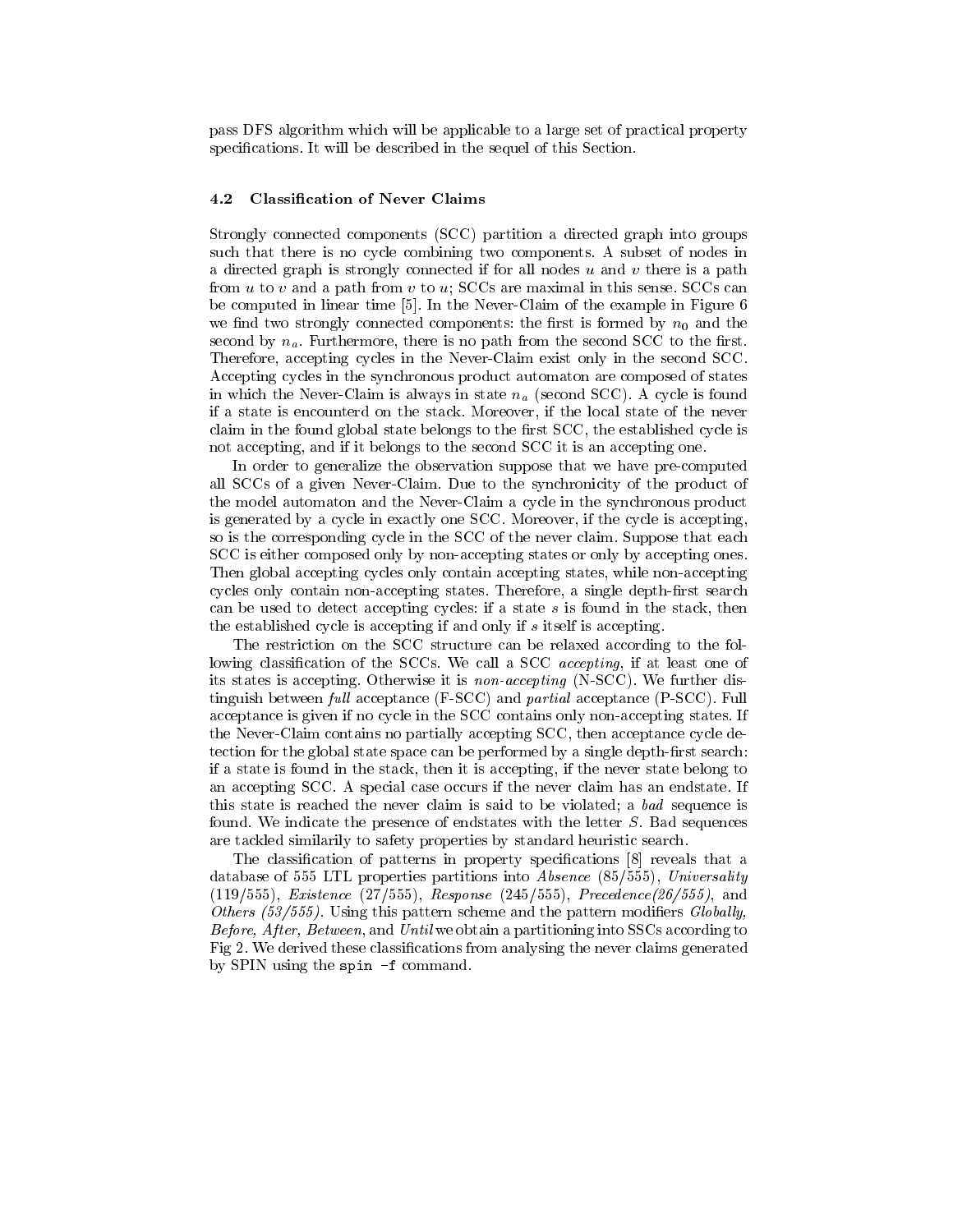| Pattern              | Globally | Before  | After   | Between                     | Until       |
|----------------------|----------|---------|---------|-----------------------------|-------------|
| Absence              | $S + N$  | $S + N$ | $S + N$ | $S + N$                     | $S+N+P$     |
| Universality         | $S + N$  | $S + N$ | $S + N$ | $S+N+F$                     | $S+N+P$     |
| Existence            |          | $S+P$   | $N+F$   | $S+N+P$                     | $S+N+P$     |
| Response             |          |         |         | S+N+P+F N+F S+N+P+F S+N+P+F |             |
| Precedence $ S+N+P $ |          | $S + N$ |         | $S + N$                     | $S + N + P$ |

Table 2. Strongly-Connected Component Classification for LTL-Specification Pat-

#### Improved Nested Depth-First-Search 4.3

In this section we present an improvement of the Nested-DFS algorithm called Improved-Nested-DFS. It finds acceptance cycles without nested search for all problems which partition into N- or F-components. The algorithm reduces the number of transitions required for full validation of liveness properties. Except for P-SCCS it avoids the post-order traversal. For P-SCCs we guarantee that the second cycle detection traversal is restricted to the strongly connected component of the seed.

The Improved-Nested-DFS algorithm is given in Figure 5.In this Figure,  $SCC(s)$  is the SCC of state s, F-SCC(s) determines if the SCC of state s is of type F (fully accepting),  $P-SCC(s)$  determines if the SCC of the state is of type P (partially accepting) and *neverstate(s)* denotes the local state of the Never Claim in the global state s. The algorithms considers the successors of a node in depth-first manner and marks all visited nodes with the label expanded. If a successor  $s$  is already contained in the stack, a cycle  $C$  is found. If  $C$ corresponds to a cycle in a  $r$ -SCC of the *neverstate* of  $s$ , it is an accepting one. Cycles for the P-SCCs parts in the never claim are found as in Nested-DFS, with the exception that the successors of a node are pruned which *neverstates* are outside the component. If a endstate in the Never Claim is reached the algorithm terminates imediately. Figure 4 depicts the different cases of cycles detected in the search. The correctness of Improved-DFS follows from the fact that all cycles in the state-transition graphs correspond to cycles in the Never-Claim. Therefore, if there is no cycle combining two components in the Never-Claim, so there is none in the overall search space.

As mentioned above, the strongly connected components can be computed in time linear to the size of the Never Claim, a number which is very small in practice. Partitioning the SCCs in non-accepting, partially accepting and fully accepting can also be achieved in linear time by a variant of Nested-DFS in the Never Claim. In contrast to the heuristic directed search the improved nested depth-first search algorithm accelerates the search for full validation. This suggests to add the SCCs pre-computed classication and the Improved-Nested-DFS to the SPIN validation tool.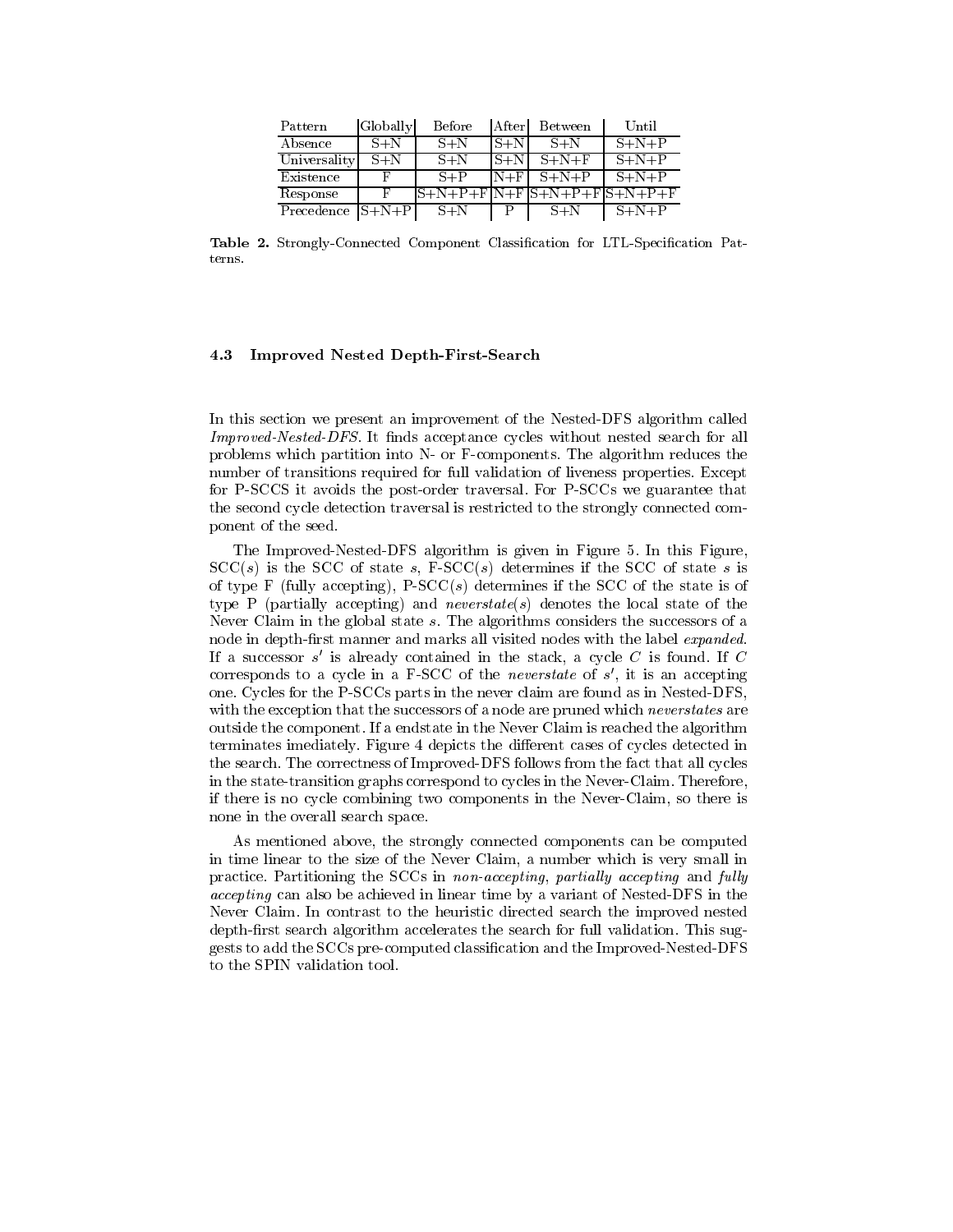

Fig. 4. Visualization of the Different Cases in Improved-Nested-DFS.

#### 4.4 A\* and Improved-Nested-DFS

So far we have not considered heuristic search for Improved-Nested-DFS. Once more, we consider the example of *Response* properties to be validated. In a first phase, states are explored by  $A^*$ . The evaluation function to focus the search can easily be designed to reach the accepting cycles in the SCCs faster, since all states that we are aiming at are accepting.

This approach generalizes to a hybrid algorithm  $A^* + DFS$  that alternates between heuristic search in N-SCCs, single-pass searches in F-SCCs, and Nested-Search in P-SCCs. If a P- or S-component is encounterd, Improved Nested-DFS is invoked and searches for cycles. The heuristic estimate respects the combination of all F-SCCs and P-SCCs, since accepting cycles are present in either of the two components. The nodes at the horizon of a F- and P-component lead to pruning of the sub-searches and are inserted back into the  $Open$ -List (priority queue) of A\*, which contains all horizon nodes with a neverstate in the corresponding N-SCCs. Therefore  $A^*$  + Improved-Nested-DFS continues with directed search, if cycle detection in the F- and P-component components fails. As in the naive approach, cycle detection search itself might be accelerated with an evaluation function heading back to the states where it was started.

Figure 6 visualizes this strategy for our simple example. The Never Claim corresponds to a response property. It has the following  $SCCs$ :  $SCC<sub>0</sub>$  which is a N-SCC, and SCCa which is F-SCC. The state space can be seen as divided in two partitions, each one composed of states where the Never Claim is a state belonging to one of the SCCs. In a first phase,  $A^*$  is used for directing the search to states of the partition corresponding to  $SCC_a$ . Once a goal state is found, the second phase begins, where the search for accepting cycles is performed by Improved-Nested-DFS.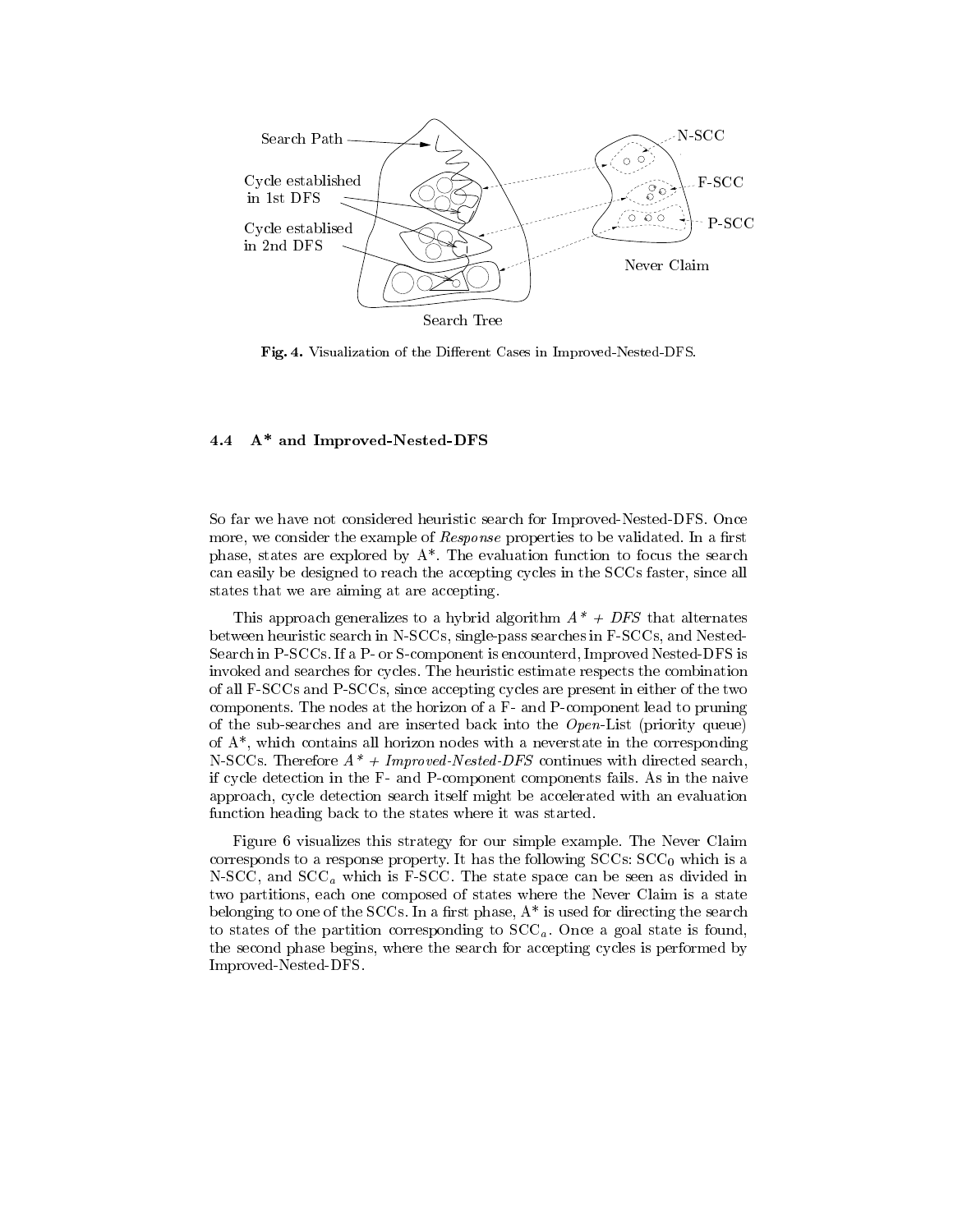$Improved-Nested-DFS(s)$  $hash(s)$ for all successors s of s **do** if s in *improved-Nested-DFS*-Stack and  $F$ -SCC(neverstate(s)) then exit LTL-Property violated if s not in the hash table then in ested- $\mathbf{D} \mathbf{F} \mathbf{S}(s)$ if  $accept(s)$  and  $P \cdot SCC(newerstate(s))$  then Improved-Detect-Cycle(s) Improved-Detect-Cycle(s)  $flag(s)$ for all successors s of s do if s on Improved  $-$  Nested  $-$  DFS-Stack then exit LTL-Property violated else if s not hagged and  $SU($  *neverstate*(s)) =  $SU($  *neverstate*(s)) then Improved-Detect-Cycle(s 0)

Fig. 5. Improved Nested Depth-First Search.

In this section we introduce search heuristics to be used in the detection of errors in models written in Promela. We start off with precompiling techniques that help to efficiently compute different heuristic estimates.

#### 5.1 Precompiling State Distance Tables

We now discuss how to calculate heuristic estimates through a precompilation step. We assume that a transition system  $T = (T_1, \ldots, T_k)$  is given with  $T_i$  being the set of transitions with the process  $P$  . We use  $S$  to denote global system  $\mathcal{U}$  . We use  $S$  to denote global system  $\mathcal{U}$ states. In S we have a set P of currently active processes  $P_1,\ldots,P_k$ . We write  $p$  is denote the current control state for  $\alpha$  . The information  $\alpha$  is the information we inferred we inferred is the *Local State Distance Table D* that is defined for each process type. The value  $D_i(u, v)$  fixes the minimal number of transitions necessary to reach the local state using the local state unit in the local state v  $\alpha$  in the local state v  $\alpha$  in the local state machine state matrix  $\alpha$ representation for Pi . The matrix  $\mathcal{D}_k$  is determined cubic time [5] with respect  $\mathcal{D}_k$ to the size of the number of states in the number of  $\Gamma$  . In the nite state representation of Pi .

#### $5.2$ The Formula-Based Heuristic

The formula-based heuristic assumes a logical description  $f$  of the failure to be searched. Given for the starting from S, H, S, H, S, H, S, H, S, H, S, H, S, H, S, H, S, H, S, H, S, H, S, H, S, H, S, H, S, H, S, H, S, H, S, H, S, H, S, H, S, H, S, H, S, H, S, H, S, H, S, H, S, H, S, H, S, H, S, H, S, of transitions necessary until a state S' is reached where  $f(S')$  holds. Similarly,  $\mathbf{S}$  is the minimum number of transitions that have taken until f is that have taken until f is that have taken until f is that have taken until f is that have taken until f is that have taken until f is that have tak  $\mathbf{I}^{\text{max}}$  depicts the distance measure  $\mathbf{I}^{\text{max}}$ we use the estimator Hf (S) is defined as  $\mathbf{H} = \mathbf{S}$  is defined analogously.

We allow formulae to contain other terms such as relational operators and Boolean functions over queues, since they often appear in failure specifications of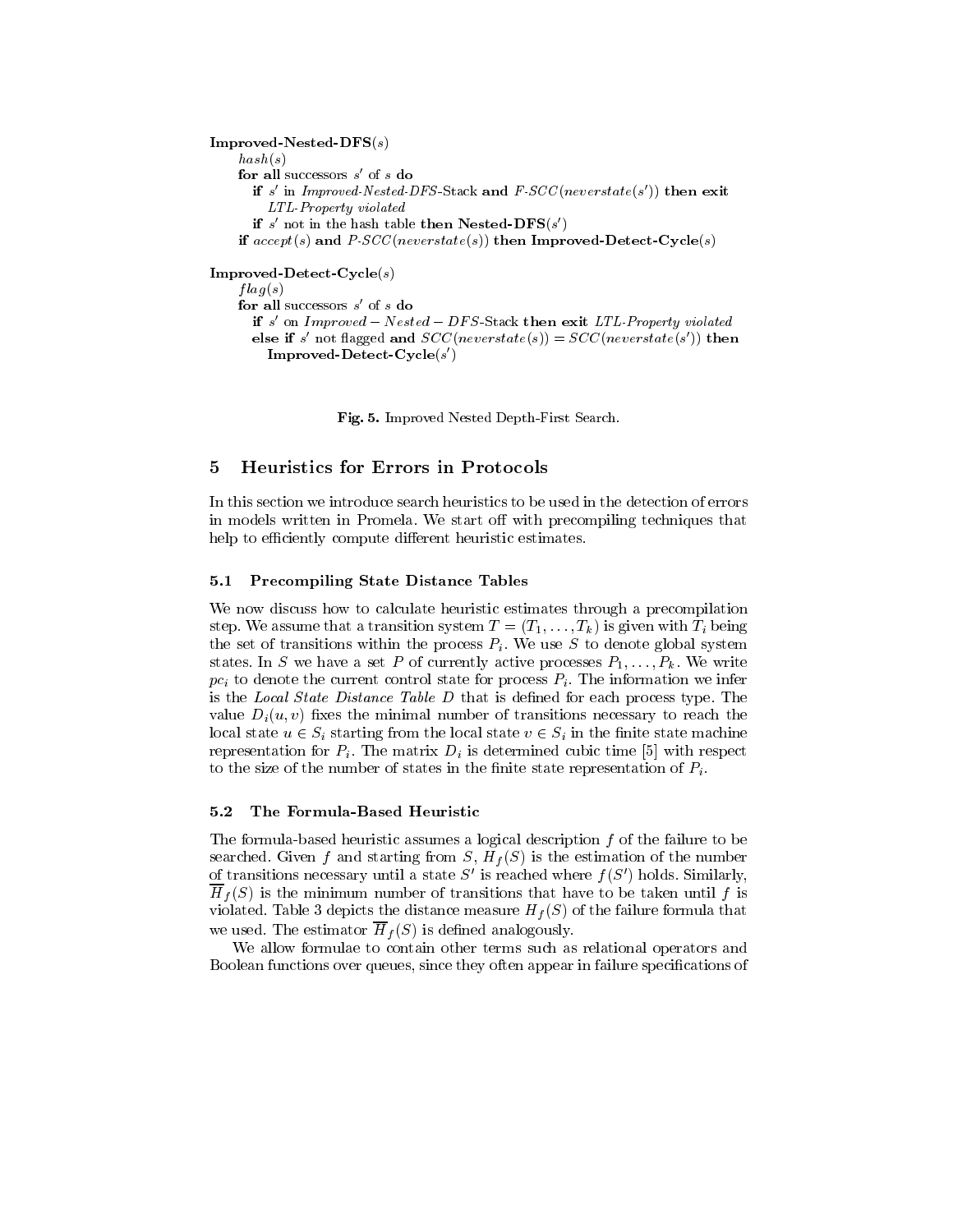

Fig. 6. Visualization of A\* and Improved-Nested-DFS for a response property.

safety properties: The function  $q'[t]$  is read as message at head of queue q tagged with t. Another statement is the  $i@s$  predicate which denotes that a process with a process id  $i$  of a given proctype is in its local control state  $s$ .

In the definition of  $H_{g\wedge h}$  we can replace plus (+) with max if we want a lower bound. In some cases the proposed definition is not optimistic, e.g., when repeated terms appear in  $g$  and  $h$ . The estimate can be improved based on a refined analysis of the domain. For example suppose that variables are only decremented or incremented, then  $H_{x=y}$  can be fixed as  $x-y$ .

#### Heuristics for Safety Properties

Invariants. System invariants are state predicates that are required to hold over every reachable system state  $S$ . To obtain a heuristic it is necessary to estimate the number of system transitions until a state is reached where the invariant does not hold. Therefore, the formula for the heuristic is derived from invariant.

Assertions. Promela allows to specify logical assertions. Given that an assertion a labels a transition (u; v), with u; v 2 Si), where we say a is violated if the formula  $f$  is the estimate to f the estimate  $f$  to f the estimate Hf for assertion violation violation violation violation violation violation violation violation violation violation violation violation violation violation viol can now be derived.

Deadlocks. S is a deadlock state if there is no transition starting from  $S$  and at least one of the processes of the system is not in a *valid endstate*, i.e., no process has a statement that is executable. In Promela, there are statements that are always executable: assignments, else statements, run statements (used to start processes), etc. For other statements such as send or receive operations or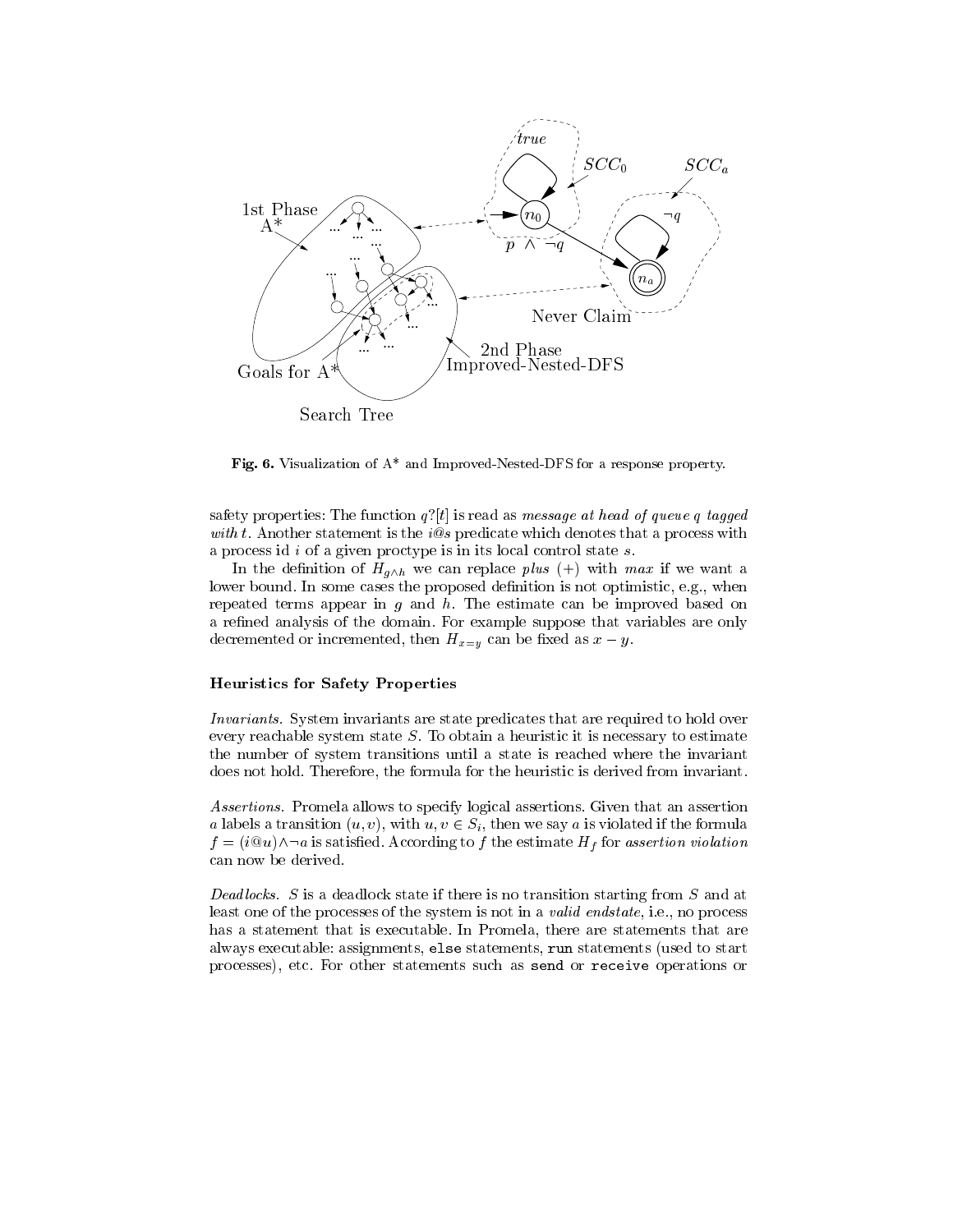|                  | $H_f(S)$                                 |
|------------------|------------------------------------------|
| true             |                                          |
| false            | $\infty$                                 |
| $\boldsymbol{a}$ | if $a$ then $0$ else 1                   |
| $\neg q$         | $H_q(S)$                                 |
| $q \vee h$       | $\min\{H_q(S), H_h(S)\}\$                |
| $q \wedge h$     | $H_q(S) + H_h(S)$                        |
| full(q)          | $capacity(q) - length(q)$                |
| $\exp(ty(q))$    | length(q)                                |
| $q$ ? $ t $      | minimal prefix of q without $t$ (+1 if q |
|                  | contains no message tagged with $t$ )    |
| $x \otimes y$    | if $x \otimes y$ then 0, else 1          |
| iO e             | $D_i(p_{i}, s)$                          |

**Table 3.** The formula-based heuristic:  $a$  denotes a Boolean variable and  $g$  and  $h$  are  $\log$ ical predicates,  $t$  is a transition,  $q$  a queue. The symbol  $\otimes$  represents relational operators  $(=, \neq, \leq, \leq, \geq)$  for natural numbers x and y.

statements that involve the evaluation of a guard, executability depends on the current state of the system. For example, a send operation q!m is only executable if the queue <sup>q</sup> is not full. A naive approach to the derivation of an estimator function is is to count the number of active (or non-blocked) processes in the current state S. We call this estimator  $H_{ap}$ . It turns out that best-first search using this estimator is quite effective in practice. For the formula based heuristic Hf we can devise conditions for executability for a signicant portion of Promela

- 1. Untagged receive operation  $(q\alpha x, \text{ with } x \text{ variable})$  are not executable if the queue is empty. The corresponding formula is  $\neg \text{ empty}(q)$ .
- 2. Tagged receive operations (q?t, with <sup>t</sup> tag) are not executable if the head of the queue is a message tagged with a different tag than  $t$  yielding the formula  $\neg q$ ?[t].
- 3. Send operations  $(q|m)$  are not executable if q is full indicated by the predicate  $\lnot full(q).$
- 4. Conditions (boolean expressions) are not executable if the value of the condition is false corresponding to the term c.

We now turn to the problem of estimating the number of transitions necessary to reach a deadlock state. The deadlock in state  $S'$  can be formalized as the conjunct

$$
deadlock \equiv \bigwedge_{P_i \in P} \; blocked(i, pc_i(S'), S')
$$

where the predicate  $blocked(i, pc_i(S'), S')$  is defined as

$$
blocked(i, u, S) \equiv (i@u) \land \bigwedge_{t=(u,v) \in T_i} \neg \; executable(t, S).
$$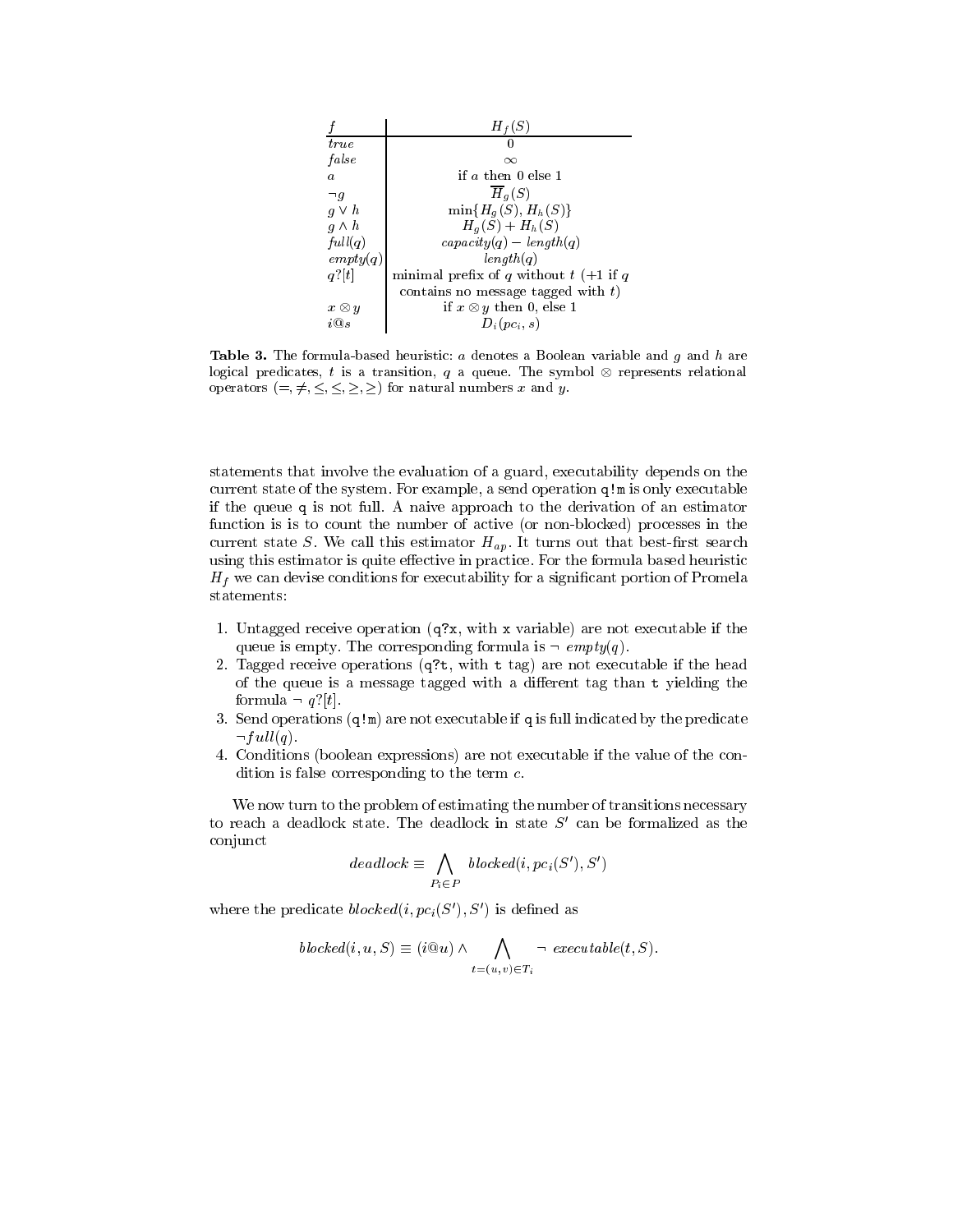Unfortunately, we do not know the set of states in which the system deadlocks such that we cannot compute the formula at exploration time. A possible solution to this problem is to approximate the deadlock formula. First we determine in which states a process can block and call such states *dangerous*. Therefore, we consider a process Pi to be blocked if blocked if blocked if blocked if blocked if  $\mathcal{S}$  is valid for some unit  $\mathcal{S}$ with  $\mathcal{L}_{k}$  is the set of distribution states of  $\mathcal{L}_{k}$  . We define blocked (i) as as as  $\bigvee_{u \in C_i} \textit{blocked}(i, S, u)$  and approximate the deadlock formula with  $\textit{deadlock}' = \emptyset$ predicate for process Pi to be blocked in system state S,i.e., blocked(i; S) <sup>=</sup>  $\bigwedge_{P_i\in P} \text{ blocked}(i, S).$ 

Heuristics for the Violation of Liveness Properties For the validation of LTL specications we need a heuristic for accelerating the search into the direction of accepting SCCs (P-SCCs and F-SCCs) in the Never Claim. This can be achieved by declaring all accepting states as dangerous and by using the local distance table to derive an estimate. An alternative is to collect all incoming transition labels for the accepting SCCs and build a formula-based heuristic on the disjunction of that labeling. For the example of the response property we devise the heuristic  $H_{(p \wedge \neg q) \wedge never@n_q}$ .

During the second phase of the nested depth-first search we need cycledetection search algorithms. Since we know which accepting state to search for we can remain  $\sim$   $\mu$  (S) for the given state S as  $\sim$ 

$$
f = \bigwedge_{P_i \in P} i@pc_i(S)
$$

Designer Devised Heuristics The designer of the protocol can support the search for failures by devising a more accurate heuristic than the automatically inferred one. In HSF-SPIN, there are several options. First of all, the designer can alter the recursive tabularized definition of the heuristic estimate to improve the inference mechanism. Another possibility is to concretize deadlock occurences in the Promela code. Without designer intervention, all reads, sends and conditions are considered dangerous. Additionally, the designer can explicitly define which states of the processes are dangerous by including Promela labels with prefix danger into the protocol specication.

#### 6 The Model Checker HSF-SPIN

We chose SPIN as a basis for HSF-SPIN. It inherits most of the efficiency and functionality of Holzmann's original source of SPIN as well as the sophisticated search capabilities of the Heuristic Search Framework (HSF) [9]. HSF-SPIN uses Promela as its modeling language. We refined the state description of SPIN to incorporate solution length information, transition labels and predecessors for solution extraction. We newly implemented universal hashing, and provided an interface consisting of a node expansion function, initial and goal specification. In order to direct the search, we realized different heuristic estimates. HSF-SPIN also writes trail information to be visualized in the XSPIN interface. As when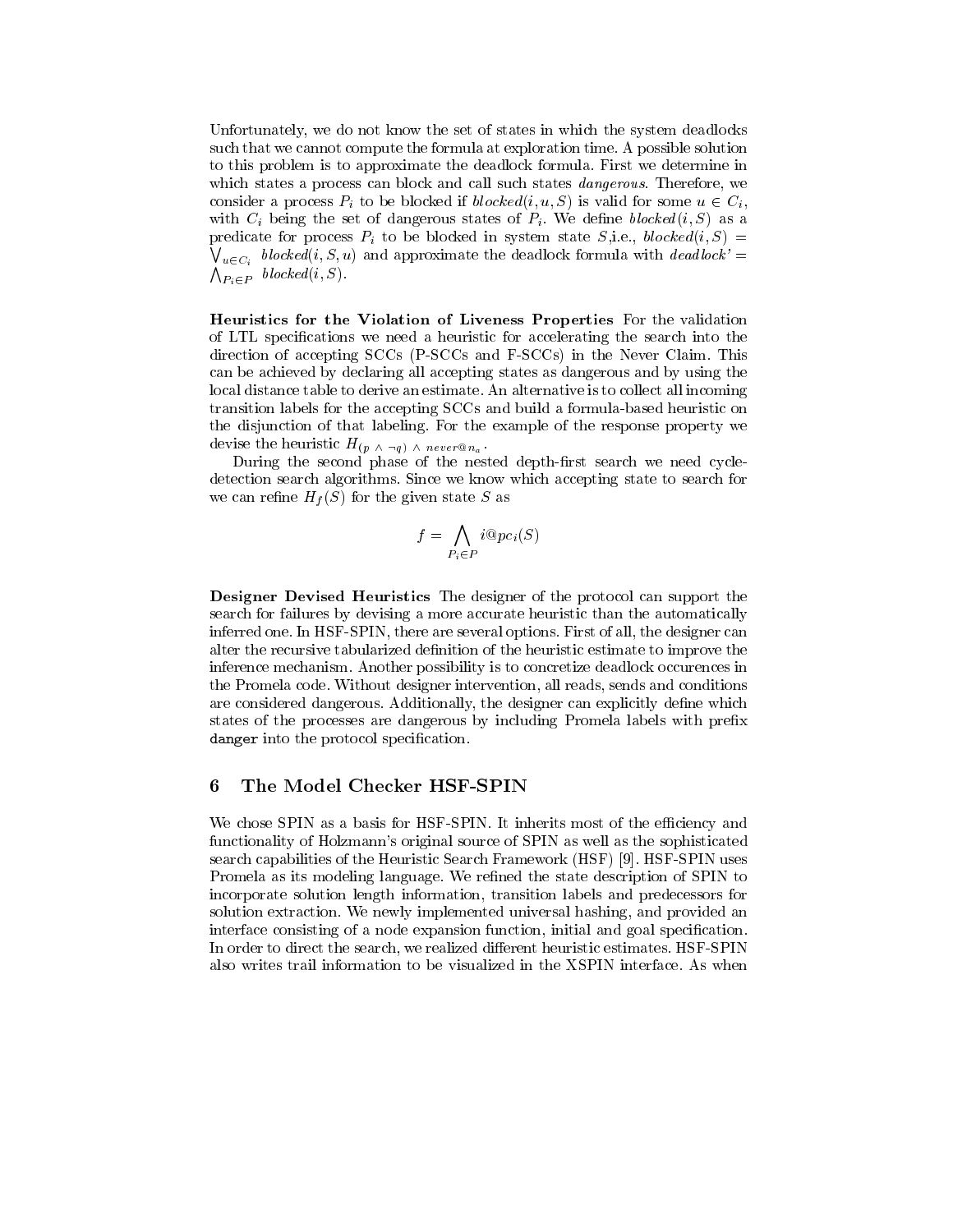working with SPIN, the validation of a model with HSF-SPIN is done in two phases: first the generation of an analyzer of the model, and second the validation run. The protocol analyzer is generated with the program hsf-spin which is basically a modication of the SPIN analyzer generator. By executing hsf-spin -a second several change are generated. These models part of the source are sourced. of the model checker for the given model. They have to be compiled and linked with the rest of the implementation, incorporating, for example, data structures, search algorithms, heuristic estimates, statistics and solution generation. HSF-SPIN also supports partial search by implementing sequential bit-state hashing [14]. Especially for the IDA\* algorithm, bit-state hashing supports the search for various beams in the search trees. Although the hash function does not disambiguate all synonyms and the length of a witness is often minimal [10].

The result is an model checker that can be invoked with different parameters: kind of error to be detected, property to be validated, algorithm to be applied, heuristic function to be used, weighing of the heuristic estimator. HSF-SPIN allows textual simulation to interactively traverse the state space which greatly facilitates in explaining witnesses that have been found.

#### $\overline{7}$ 7 Experimental Results

All experimental results were produced on a SUN workstation, UltraSPARC-II CPU with 248 Mhz. If nothing else is stated, the parameters while experimenting with SPIN  $(3.3.10)$  and HSF-SPIN are a depth bound of 10,000 and a memory limit of 512 MB. Supertrace is not used, but partial order reduction is used in SPIN. We list our experimental results in terms of expanded states and witness path length, i.e., the length of the counterexample. SPIN does not give the number of expanded states. We calculate it as the number of stored states plus one; in SPIN all stored states except the error state are expanded due to the depth first search traversal. Note that we apply SPIN with partial order reduction, while HSF-SPIN does not yet include this feature.

#### 7.1 Experiments on Detecting Deadlocks

This section is dedicated to experiments with protocols that contain deadlocks. Table 4 depicts experimental results with these protocols. For parameterized protocols, we have used the largest configuration that a breadth-first search (BFS) can solve. We experimented with two heuristics for deadlock detection:  $H_1$  , the matrix the weak heuristics, counting the number of active of active of active of active of active of active of active of active of active of active of active of active of active of active of active of active o processes; and Hf +U is the formula based heuristics, where the deadlock formula is inferred from the user dangerous states. In Affine states, in Affine states. In Affine states,  $\mathbf{u}$ perform better than  $H_{ap}$ . On the other hand, with best-first search the results achieved for both heuristics are similar. Therefore, we give the results with  $H_{an}$ for BF only.

 $BFS$  and  $A*$  find optimal solutions, while  $BF$  finds optimal or near to optimal solutions in most cases. To the contrary, the depth-first search  $(DFS)$  traversal in HSF-SPIN and in SPIN generally provide solutions far from the optimum.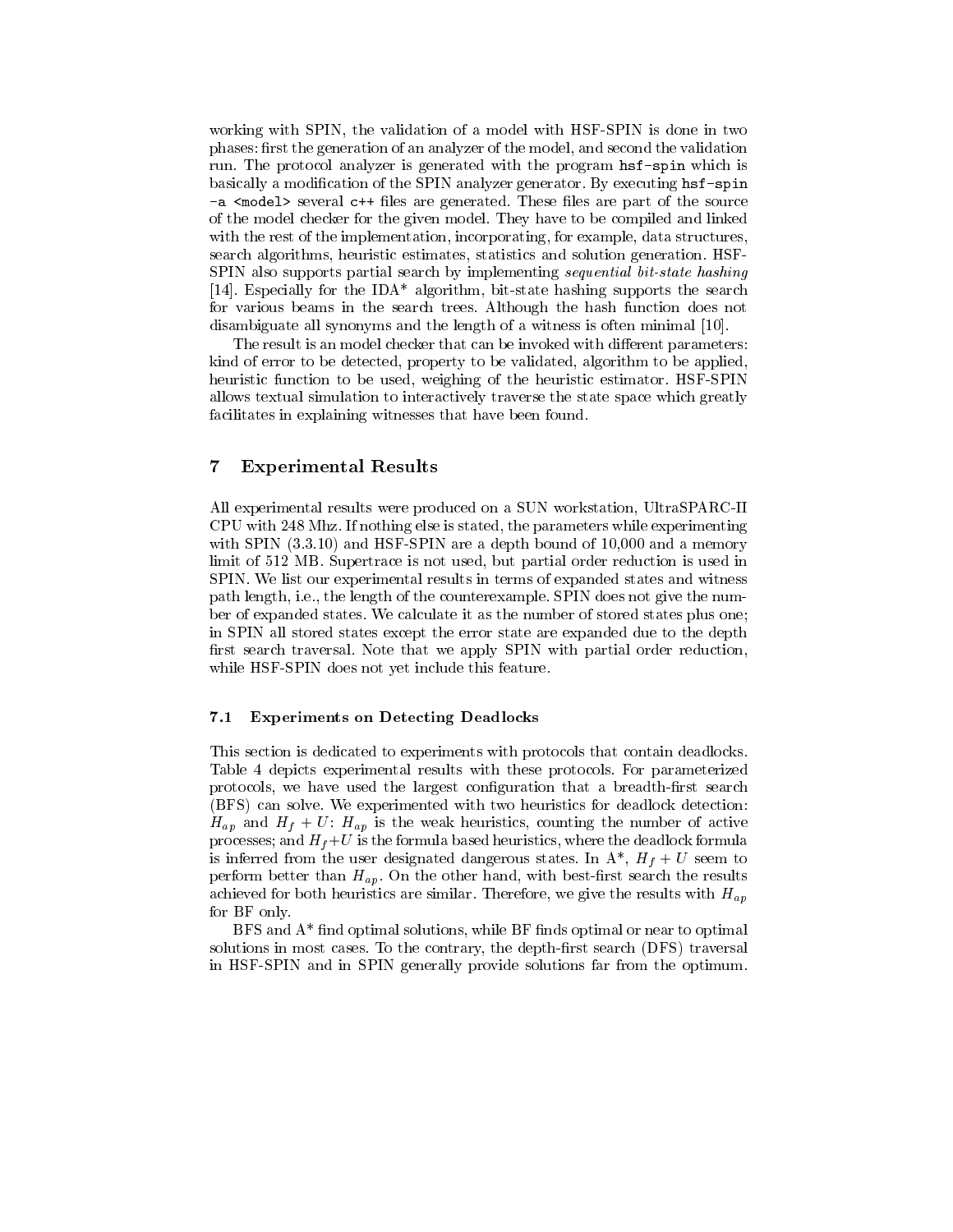The most signicant cases are the Dining Philosophers and the Snoopy protocol. SPIN finds counterexamples of length larger than 1,000, while the optimal solution is about 30 times smaller. In some cases,  $A^*$  expands almost as many nodes as BFS, which indicates a less-informed heuristic estimate. This weakness is compensated in best-first searches, in which the number of expanded nodes is smaller than in other search strategies for most cases.

In [10] we analyzed the scalability of the search strategies. Evidently, BFS does not scale. A\* and DFS also tend to struggle when the protocols are parameterized with higher values. However, best-first search seems to be very stable: in most cases it scales linearly with the parameter tuned, offering near-to optimal solutions. Table 5 depicts some experimental results with the deadlock solution to the dining philosophers problem. These results show that directed search can find errors in protocols, where undirected search techniques are not able to find them. In the presented case SPIN fails to find a deadlock for large configurations of the philosophers problem.

|                            |            |            | HSF-SPIN         |                    |                      | <b>SPIN</b> |  |
|----------------------------|------------|------------|------------------|--------------------|----------------------|-------------|--|
| GARP                       | <b>BFS</b> | <b>DFS</b> | $A^*$ , $H_{ap}$ | $A^*, H_f$<br>$+U$ | Best-First, $H_{ap}$ | <b>DFS</b>  |  |
| <b>Expanded States</b>     | 834        | 62         | 1.145            | 53                 | 33                   | 56          |  |
| Generated States           | 2,799      | 70         | 3,417            | 194                | 60                   | 64          |  |
| Witness Length             | 16         | 50         | 16               | 18                 | 28                   | 58          |  |
| Philosophers $(p = 8)$     |            |            |                  |                    |                      |             |  |
| <b>Expanded States</b>     | 1,801      | 1,365      | 41               | 69                 | 249                  | 1,365       |  |
| <b>Generated States</b>    | 10,336     | 1,797      | 97               | 69                 | 646                  | 1,797       |  |
| Witness Length             | 34         | 1,362      | 34               | 34                 | 66                   | 1,362       |  |
| $\overline{\text{Snoopy}}$ |            |            |                  |                    |                      |             |  |
| Expanded States            | 37,191     | 5,823      | 32,341           | 6,872              | 152                  | 1,243       |  |
| <b>Generated States</b>    | 131,475    | 7.406      | 110,156          | 24,766             | 299                  | 1,646       |  |
| Witness Length             | 40         | 4,676      | 40               | 40                 | 40                   | 1,113       |  |
| Telegraph $(p = 6)$        |            |            |                  |                    |                      |             |  |
| <b>Expanded States</b>     | 75,759     | 44         | 38               | 366                | 38                   | 44          |  |
| <b>Generated States</b>    | 445,434    | $45\,$     | 108              | 1,897              | 108                  | 45          |  |
| Witness Length             | 38         | 44         | 38               | 38                 | 38                   | 44          |  |
| Marriers $(p = 4)$         |            |            |                  |                    |                      |             |  |
| <b>Expanded States</b>     | 403,311    | 294,549    | 333,529          | 284,856            | 6,281                | 36,340      |  |
| <b>Generated States</b>    | 1,429,380  | 1,088,364  | 1,176,336        | 996,603            | 16,595               | 47,221      |  |
| Witness Length             | 62         | 112        | 62               | 62                 | 112                  | 112         |  |
| GIOP $(u = 1, s = 2)$      |            |            |                  |                    |                      |             |  |
| <b>Expanded States</b>     | 49,679     | 247        | 38,834           | 27,753             | 315                  | 338         |  |
| Generated States           | 168,833    | 357        | 126,789          | 89,491             | 504                  | 377         |  |
| Witness Length             | 61         | 136        | 61               | 61                 | 83                   | 136         |  |
| Basic Call $(p = 2)$       |            |            |                  |                    |                      |             |  |
| <b>Expanded States</b>     | 80,137     | 115        | 4,170            | 36                 | 57                   | 117         |  |
| Generated States           | 199,117    | 136        | 8,785            | 60                 | 89                   | 140         |  |
| Witness Length             | 30         | 96         | 30               | 30                 | 42                   | 96          |  |

Table 4. Detection of Deadlocks in Various Protocols.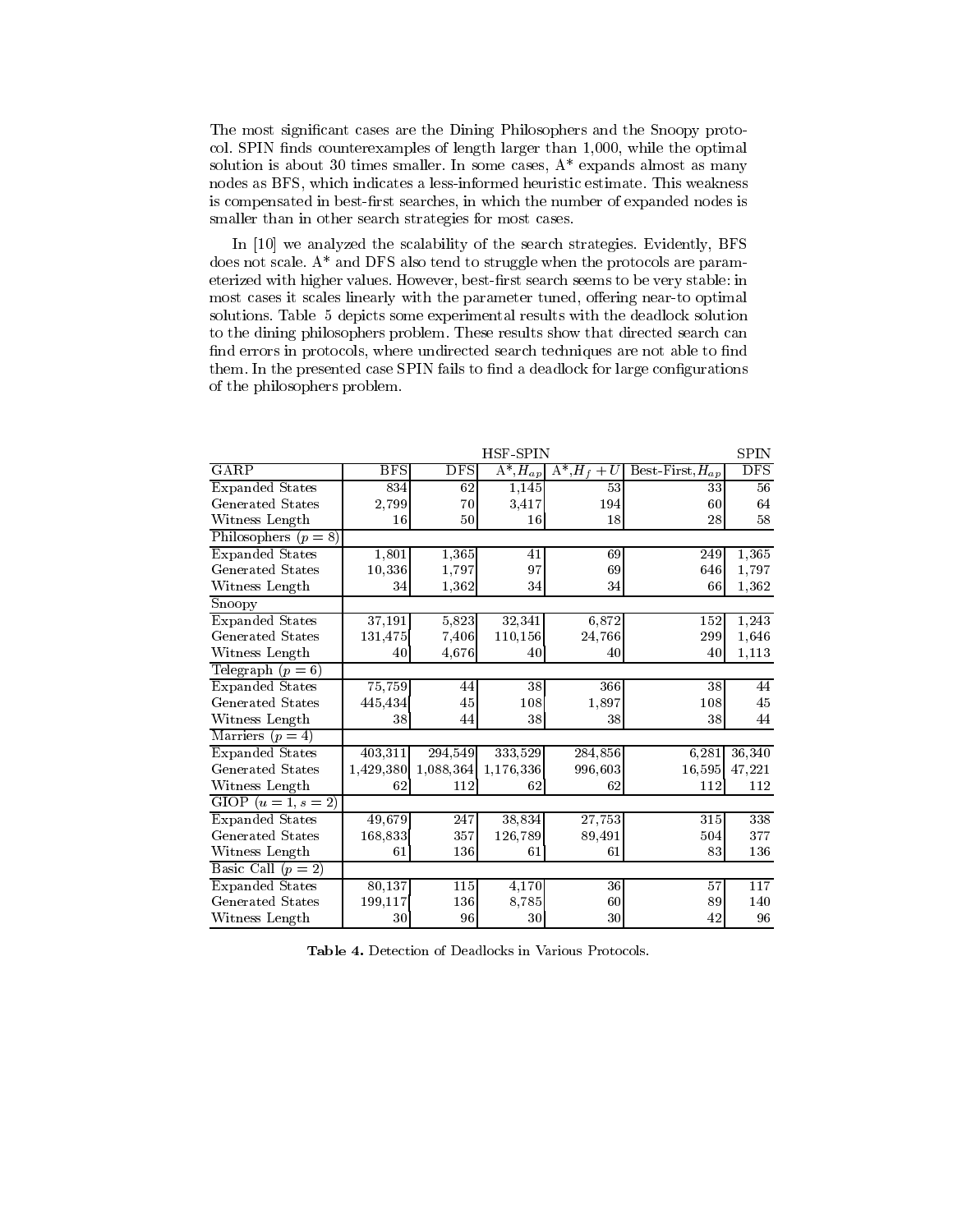|   |                         | HSF-SPIN        |                 |                         |                   |                      |            |
|---|-------------------------|-----------------|-----------------|-------------------------|-------------------|----------------------|------------|
|   |                         | <b>BFS</b>      | DFS             | $\overline{A^*,}H_{ap}$ | $A^*$ , $H_f + U$ | Best-First, $H_{ap}$ | <b>DFS</b> |
|   | Expanded States         | 10 <sup>1</sup> | 12              | 10                      | 10                | 10                   | 12         |
|   | Generated States        | 12              | 14              | 12                      | 12                | 12                   | 14         |
|   | Witness Length          | $10\,$          | 10 <sup>1</sup> | $10\,$                  | $10\,$            | 10                   | $10\,$     |
|   | <b>Expanded States</b>  | 18              | 19              | 16                      | 14                | 32                   | 19         |
|   | <b>Generated States</b> | 30              | 22              | 22                      | 19                | 52                   | 22         |
|   | Witness Length          | 14              | 18              | 14                      | 14                | 14                   | 18         |
|   | Expanded States         | 33              | 57              | 21                      | 21                | 69                   | 57         |
|   | Generated States        | 77              | 75              | 33                      | 27                | 155                  | 75         |
|   | Witness Length          | 18              | 54              | 18                      | 18                | 26                   | 54         |
| 8 | Expanded States         | 1,801           | 1,365           | 41                      | 69                | 249                  | 1,365      |
|   | <b>Generated States</b> | 10,336          | 1,797           | 97                      | 69                | 646                  | 1,797      |
|   | Witness Length          | 34              | 1,362           | 34                      | 34                | 66                   | 1,362      |
|   | 12 Expanded States      |                 | 278,097         | 61                      | 50                | 539                  | 278,097    |
|   | Generated States        |                 | 46,435          | 193                     | 127               | 1,468                | 46,435     |
|   | Witness Length          |                 | 9.998           | 50                      | 50                | 98                   | 9.998      |
|   | 16 Expanded States      |                 |                 | 81                      | 66                | 941                  |            |
|   | <b>Generated States</b> |                 |                 | 321                     | 201               | 2,626                |            |
|   | Witness Length          |                 |                 | 66                      | 66                | 130                  |            |

Table 5. Number of expanded states and solution lengths achieved by A\* in the dining philosophers protocol ( $p=$ number of philosophers).

#### 7.2 Experiments on Detecting Violation of System Invariants

This Section is dedicated to experiments of models with system invariants. In the following table we summarize the models and the invariant that they violate. Note that we simplified the denotation of invariant for better understanding.

| Model    | Invariant                                                                          |
|----------|------------------------------------------------------------------------------------|
| Elevator | $\Box(\neg opened \lor stopped)$                                                   |
|          | POTS $  \neg \Diamond (P_1 @ s_1 \land P_2 @ s_2 \land P_3 @ s_3 \land P_4 @ s_4)$ |

The search for the violation is performed with  $H_{\neg i}$  as heuristic estimate, where  $i$  is the system invariant. Table 6 depicts the results of experiments with two models: an Elevator model, and the model of a Public Old Telephon System (POTS). The latter is not scalable, and the former has been congurated with 3 floors. For the Elevator model, the meaning of the invariant is self explaining. For the POTS model, the invariant describes the fact that not all processes are in a conversation state. As explained in [19], we use this invariant to test whether a given POTS model is capable of establishing a phone conversation at all.

As the Elevator model violates a very simple invariant, the results show that  $A^*$  performs like breadth-first search; an optimal solution is found, but the number of expanded nodes are almost the same. SPIN and our depth-first search algorithm (DFS) yield about same results. The number of expanded nodes is small compared to breadth-first search and best-first search expands more nodes than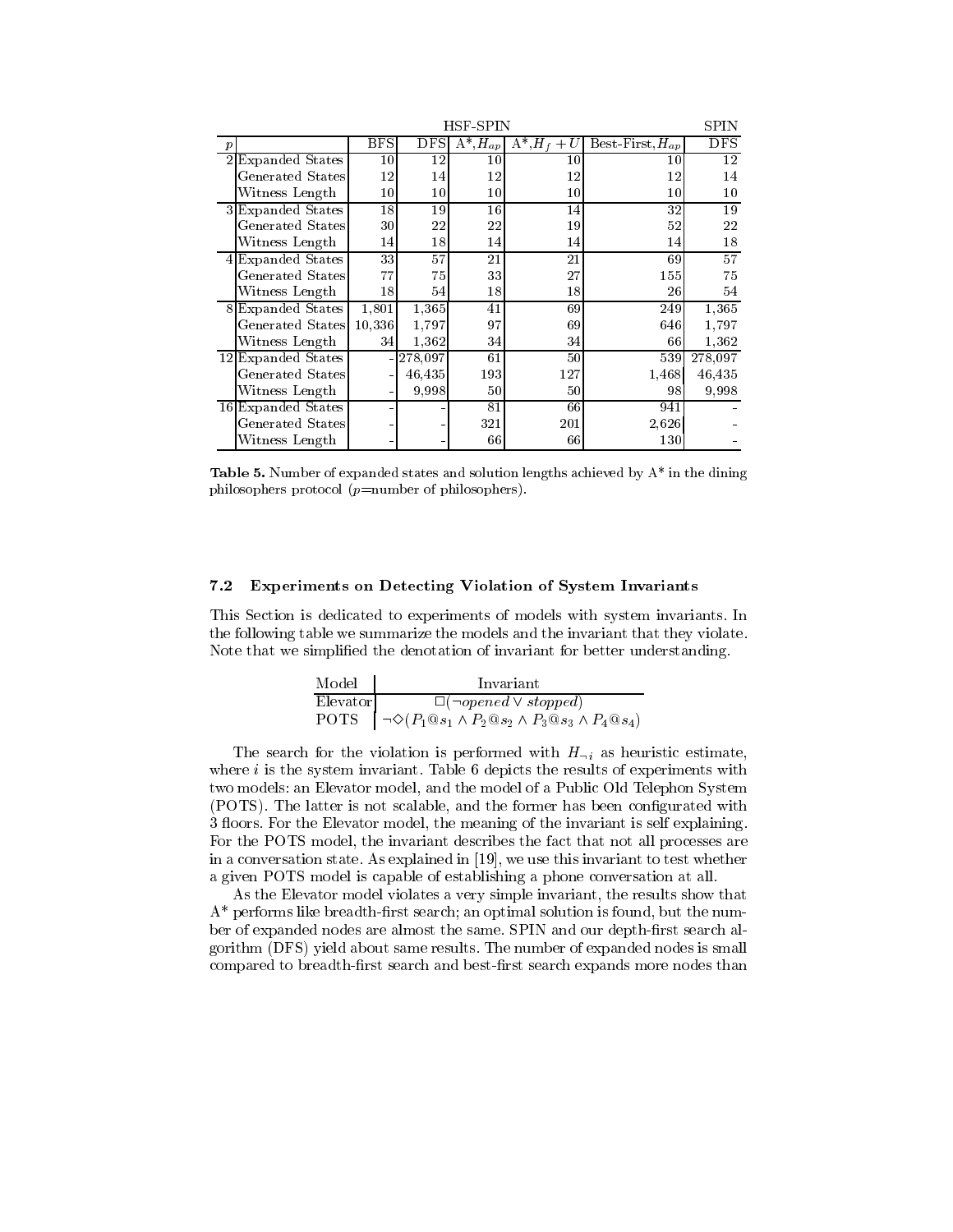|                            |            | <b>HSF-SPIN</b> |            |            | <b>SPIN</b>               |
|----------------------------|------------|-----------------|------------|------------|---------------------------|
| Elevator                   | <b>BFS</b> | <b>DFS</b>      | A*         | Best First | $\overline{\mathrm{DFS}}$ |
| Expanded States            | 228,479    | 310             | 227,868    | 16,955     | 305                       |
| Generated States 1,046,983 |            | 388             | 1,045,061  | 53,871     | 363                       |
| Witness Length             | <b>205</b> | 521             | <b>205</b> | 493        | 521                       |
| <b>POTS</b>                |            |                 |            |            |                           |
| Expanded States            | 31,792     | 1,465,103       | 228        |            | 65 2.012,345              |
| Generated States           | 55,402     | 4,460,586       | 471        | 129        | 2,962,232                 |
| Witness Length             | 67         | 1.203           | 67         | 67         | 872                       |

Table 6. Detection of Invariant Violations

DFS for a better solution quality. However, best-first search does not approximate the solution quality. The cause of these unexpected bad performances of the heuristic search algorithms is the restricted range of the heuristic estimate: the integer range  $[0..2]$ . The quality of the estimate and the efficiency of the heuristic search procedures for system invariants correlates with the amount of information that can be extracted from the invariant.

The POTS protocol violates a more complicated invariant. The formula  $f$ used for the heuristic estimate Hf is the negation of the invariant. Therfore, the function  $f$  is a conjunction of four statements about the local state of four different processes. The heuristic estimate exploits the information of the transition graph corresponding to each process. While SPIN has serious problems to find the violation of the invariant,  $A^*$ 's performance is superior. It finds an optimal solution with a relatively small number of expanded nodes. Best-First search achieves even better results, since it still finds optimal solutions expanding less nodes. Additionally we suspect that the discrepancies between SPIN's and HSF-SPINs DFS-exploration can be treated back to the differences in the node expansion for atomic regions.

#### 7.3 Experiments on Detecting Assertion Violations

We have a small group of models containing errors such as violation of assertions summarize as follows.

| Model            | Assertion                                                                     |
|------------------|-------------------------------------------------------------------------------|
| Lynch's Protocol | $i = last_i + 1$                                                              |
| <b>Barlett</b>   | $mr = (lmr + 1)\%$ max                                                        |
| Mutex            | $in = 1$                                                                      |
| Relay            | $(k_{14_1} = (s_{1_1} \wedge \neg k_{12_1})) \wedge$                          |
|                  | $(k_{12_1} = (dienstv \wedge (\neg s_{1_1} \vee k_{12_1}))) \wedge$           |
|                  | $(k_{142} = (s_{12} \wedge \neg k_{122})) \wedge$                             |
|                  | $(k_{12_2} = (dienstv \wedge (\neg s_{1_2} \vee k_{12_2}))) \wedge$           |
|                  | $((dienstv = (k_{14_1} \vee k_{14_2}))) \leq \neg (k_{14_1} \wedge k_{14_2})$ |
|                  | false                                                                         |

Table 7 depicts experimental results with these protocols. The data shows that directed search strategies in HSF-SPIN offer shorter counterexamples for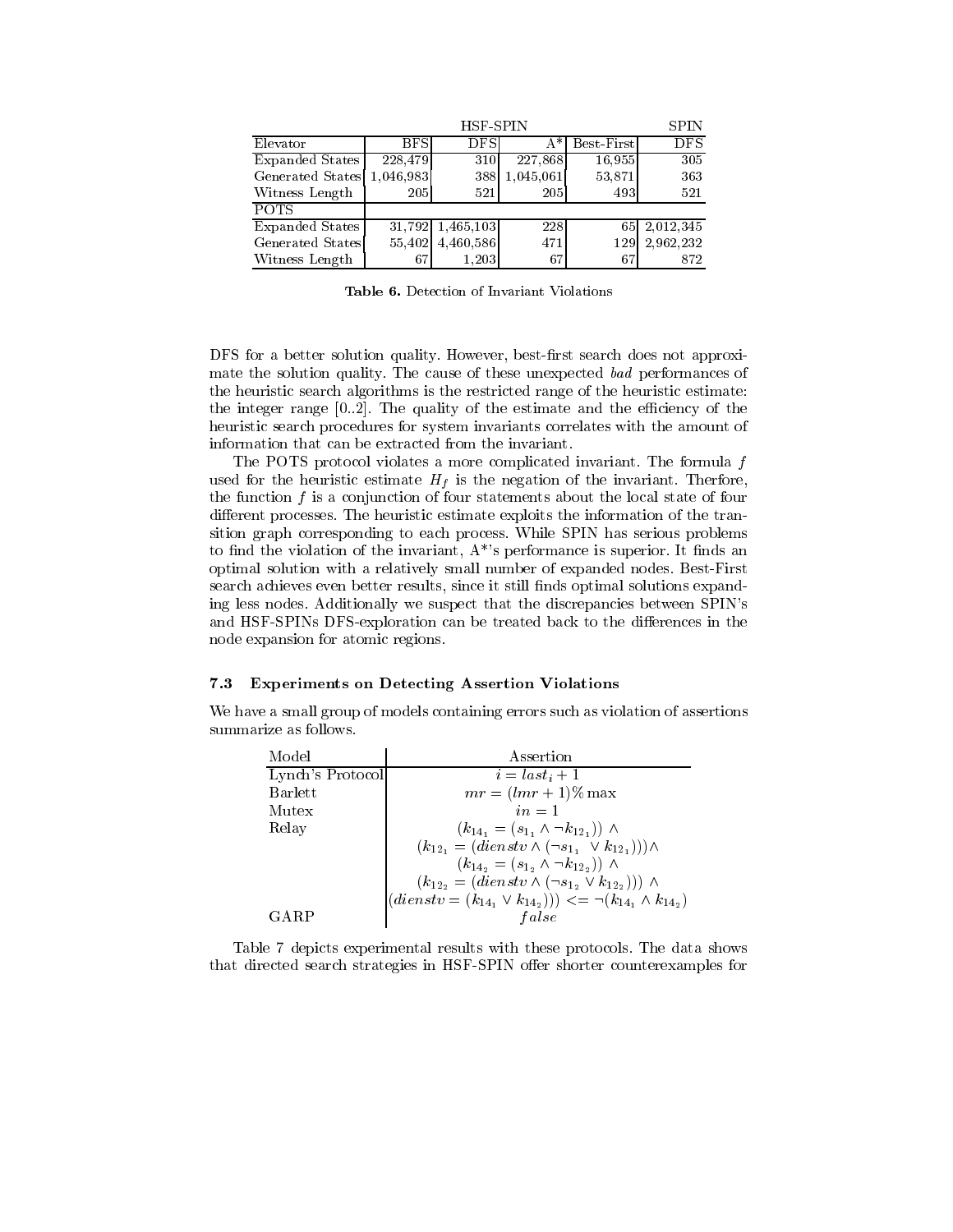assertion violations than SPIN. For the GARP Protocol the number of expanded states is considerably high, since the heuristic according to the assertion *false* is very weak. In all other cases, the number of expansions for heuristic search is by far smaller smaller than the corresponding number of expanded states in SPIN with the exception of the Relay protocol, where the number of expanded nodes in  $A^*$  exceeds the number found in SPIN by at most three times.

|                        | HSF-SPIN     |         | SPIN    |            |            |
|------------------------|--------------|---------|---------|------------|------------|
| Lynch                  | $_{\rm BFS}$ | DFS     | A*      | Best-First | <b>DFS</b> |
| <b>Expanded States</b> | 79           | 50      | 72      | 63         | 47         |
| Generated States       | 96           | 52      | 89      | 79         | 50         |
| Witness Length         | 29           | 46      | 29      | 29         | 46         |
| <b>Barlett</b>         |              |         |         |            |            |
| <b>Expanded States</b> | 82           | 348     | 61      | 26         | 262        |
| Generated States       | 99           | 383     | 76      | 33         | 289        |
| Witness Length         | $20\,$       | 246     | 20      | $20\,$     | 251        |
| Mutex                  |              |         |         |            |            |
| <b>Expanded States</b> | 349          | $202\,$ | $150\,$ | 24         | 202        |
| Generated States       | 699          | 363     | 300     | 48         | 363        |
| Witness Length         | 15           | 54      | 15      | 15         | 54         |
| Relay                  |              |         |         |            |            |
| <b>Expanded States</b> | 707          | 342     | 665     | 151        | 341        |
| Generated States       | 2,701        | 719     | 2,292   | 1,069      | 870        |
| Witness Length         | 12           | 190     | 12      | 120        | 190        |
| GARP                   |              |         |         |            |            |
| <b>Expanded States</b> | 17,798       | 1,040   | 18,968  | 4,727      | 150        |
| Generated States       | 53,001       | 2,818   | 56,406  | 13,107     | 187        |
| Witness Length         | 29           | 54      | 29      | 39         | 55         |

Table 7. Detection of Assertion Violations in Various Protocols.

## 7.4 Experiments on Detecting Violation of LTL Properties

In the following table we summarize test cases for the detection of LTL property violations. Note that the error in the GIOP protocol has been seeded by explicit source code annotation.

| Model    | LTL formula                                                           |
|----------|-----------------------------------------------------------------------|
|          | Alternating Bit $\Box(p \rightarrow ((\Diamond q) \vee (\Diamond q))$ |
| Elevator | $\Box(p \rightarrow \Diamond(q \land r))$                             |
| GIOP     | $\Box(p \rightarrow \Diamond(q \land r))$                             |

The LTL properties of the Elevator and GIOP protocols correspond to the Response (Globally) pattern, the structure of the property in the alternating bit is similar such that the  $A^* + DFS$  algorithm for response properties can be used.

Table 8 shows experimental results on detecting the violation of LTL formulae. We used a variant of the elevator model that includes a controller satisfying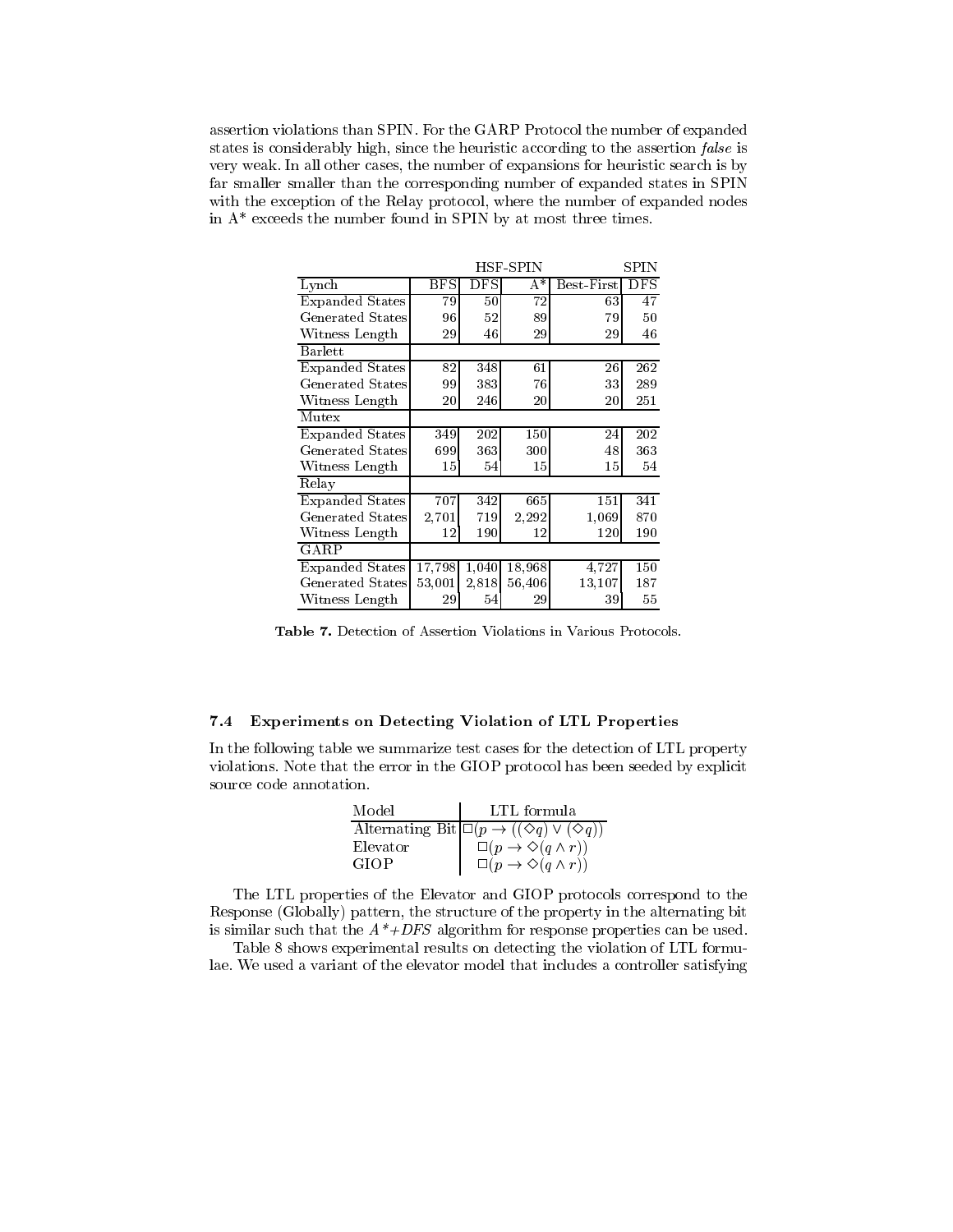the previously discussed invariant but violates a response property. This protocol has been configurated with 4 floors, while the GIOP protocol is configured with 1 server and 3 clients. Comparing the results of the new proposed Improved-*Nested-DFS* with those of the classical Nested-DFS, the new algorithm finds shorter solutions expanding a few states less. On the other side, the ad-hoc algorithm for response properties  $(A^*+DFS)$  finds the shortest solution in all cases. In the Elevator protocol it expands about 1,000 times more states than the other algorithms, and in the GIOP example it expands about 1,000 times less states. In the elevator case we trace the anomaly back to the heuristic estimate which gave a poor range of values: [0..1]. Heuristic estimates can only improve a search strategy if they have very specic knowledge of the system. A small ranged heurisitc function cannot achieve this. In the GIOP case the range of values was somewhat larger  $([0..6])$ , and obviously this improves the effectiveness of the heuristic search. This observation calls for further renements of the heuristic functions.

|                        |            | HSF-SPIN            |           | <b>SPIN</b> |
|------------------------|------------|---------------------|-----------|-------------|
| Alternating Bit        | Nested-DFS | Improved-Nested-DFS | $A^*+DFS$ | <b>DFS</b>  |
| Expanded States        | 33         | 32                  | 11        | 24          |
| Generated States       | 37         | 36                  | 12        | 32          |
| Witness Length         | 64         | 64                  | 22        | 46          |
| Elevator               |            |                     |           |             |
| Expanded States        | 309        | 251                 | 217,810   | 253         |
| Generated States       | 381        | 288                 | 1,276,391 | 401         |
| Witness Length         | 405        | 391                 | 377       | 405         |
| <b>GIOP</b>            |            |                     |           |             |
| <b>Expanded States</b> | 404,799    | 404,619             | 113       | 53.812      |
| Generated States       | 1,957,563  | 1,957,390           | 1.158     | 107,987     |
| Witness Length         | 430        | 158                 | 158       | 430         |

Table 8. Detection of Violation of Liveness Properties in Various Protocols.

We also performed full validation experiments with a version of the elevator protocol that satises the response property and observed that Improved-Nested-DFS executes less transitions (716,715) than classical Nested-DFS (979,336).

## 7.5 Performance of HSF-SPIN

HSF-SPIN is still a prototype. Therefore, its performance in terms of time and space cannot compete with SPIN. For example, an exhaustive exploration of the state space generated by the GIOP protocol parametrized with 2 clients and 2 servers is performed by SPIN (without partial order reduction) in 226 seconds with a memory consumption of 236 MB, while our tool requires 341 seconds and about 441 MB of space. Further experiments show that SPIN achieves a speedup of about 3 in comparison with HSF-SPIN.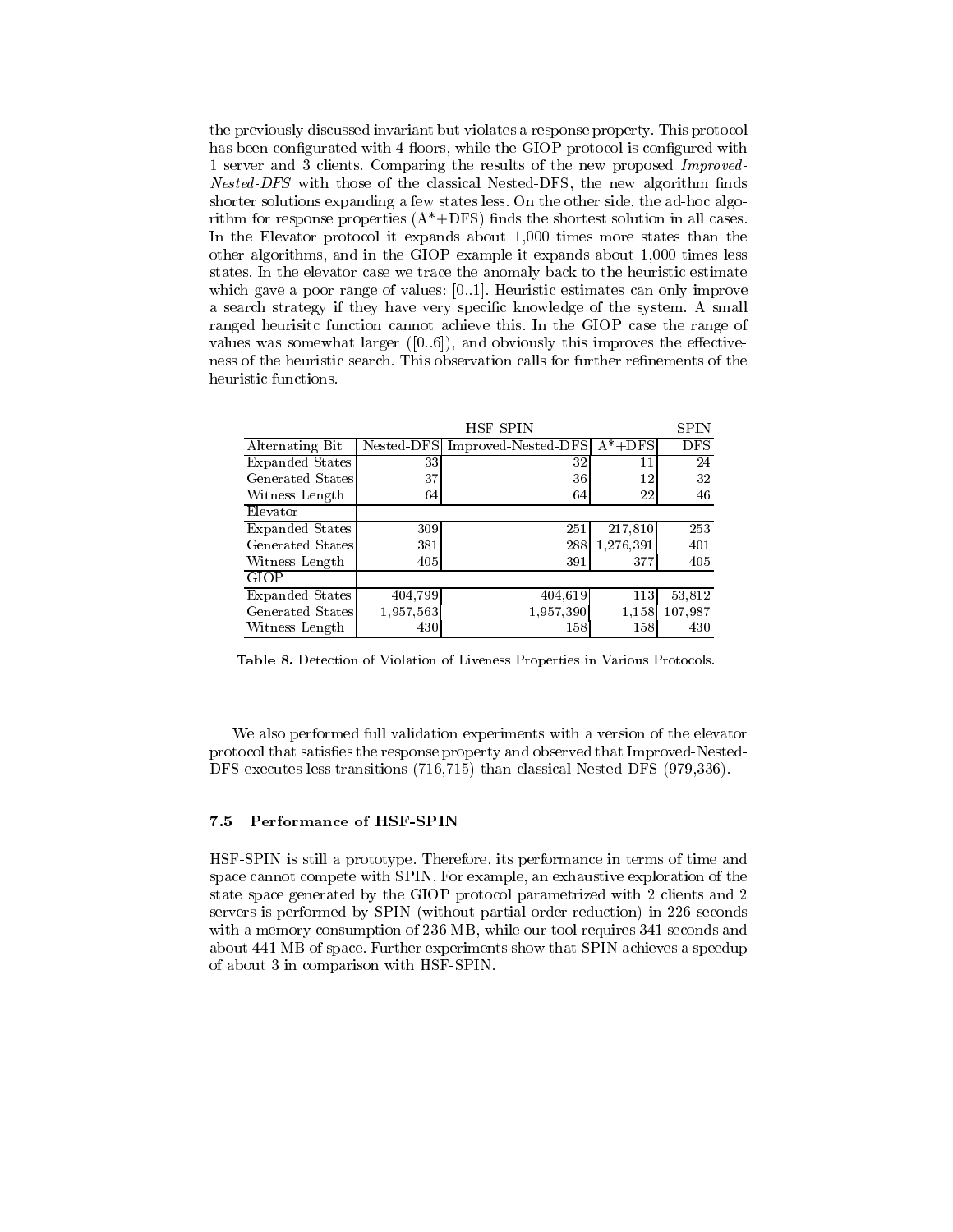## 8 Conclusion

In this paper we commenced by arguing that there is a need for improving the efficiency of model checking. It is desirable to obtain shorter error witnesses in order to more easily understand errors that the model checker reports. A reduction in the number of visited states during state space search is also desirable since this renders larger models executable. While in previous work the improvements were limited to safety properties, we now present an approach to improving the validation of a large class of non-safety properties. We view this as a step of developing HSF-SPIN into a full-fledged model checker.

The work centers around an algorithm for LTL property checking that is an improvement to nested depth first search. The algorithm exploits the structure of the Never Claim and heuristic estimates in order to find cycles faster. We argued that based on the translation of LTL formulae to Buchi Automata implemented in SPIN we can improve LTL property checking for a large class of specication patterns used in practice. Next we presented heuristics to be used in search algorithms for different classes of properties. We then presented HSF-SPIN, and illustrated its application to a number of protocol examples.

As future work we plan to analyze the proposed improvement of the nested depth-first search algorithm. In particular we want to study if the classification of the SCCs of the never claim is inherent to the specication pattern or if it depends on the algorithm used for the translation from the LTL formula. We also plan to perform further experiments to verify the reduction in the number of performed transitions by the new algorithm as well as refinements of the heuristic estimates. It has been shown that nested-depth first search and partial order reductions can coexist [15]. Therefore, we currently investigate how to reconcile partial order reduction and directed search.

One of our central research aims is develop an integrated protocol definition and validation system for Promela protocols that integrates HSF-SPIN and visualization front-ends for protocol design and visualized error traces, such as VIP [20] and VEGA [3].

#### References

- 1. A. Biere.  $\mu$ cke efficient  $\mu$ -calculus model checking. In Computer Aided Verifica $tion, pages 468–471, 1997.$
- 2. D. Brand and P. Zafiropulo. On communicating finite-state machines. Journal of the  $ACM$ ,  $30(2):323-342$ , Apr 1983.
- 3. C. A. Bröcker and S. Schuierer. Vega-a user-centered approach to the distributed visualization of geometric algorithms. Technical Report 117, Institut fur Informatik, University of Freiburg, 1998.
- 4. E. Clarke, O. Grumberg, and D. Peled. Model Checking. MIT Press, 2000.
- 5. T. H. Cormen, C. E. Leiserson, and R. L. Rivest. Introduction to Algorithms. The MIT Press, 1990.
- 6. R. Dial. Shortest path forest with topological ordering. Communications of the  $ACM$ , pages 632-633, 1969.
- 7. E. W. Dijkstra. A note on two problems in connection with graphs. Numerische  $Mathematik, 1:269-271, 1959.$